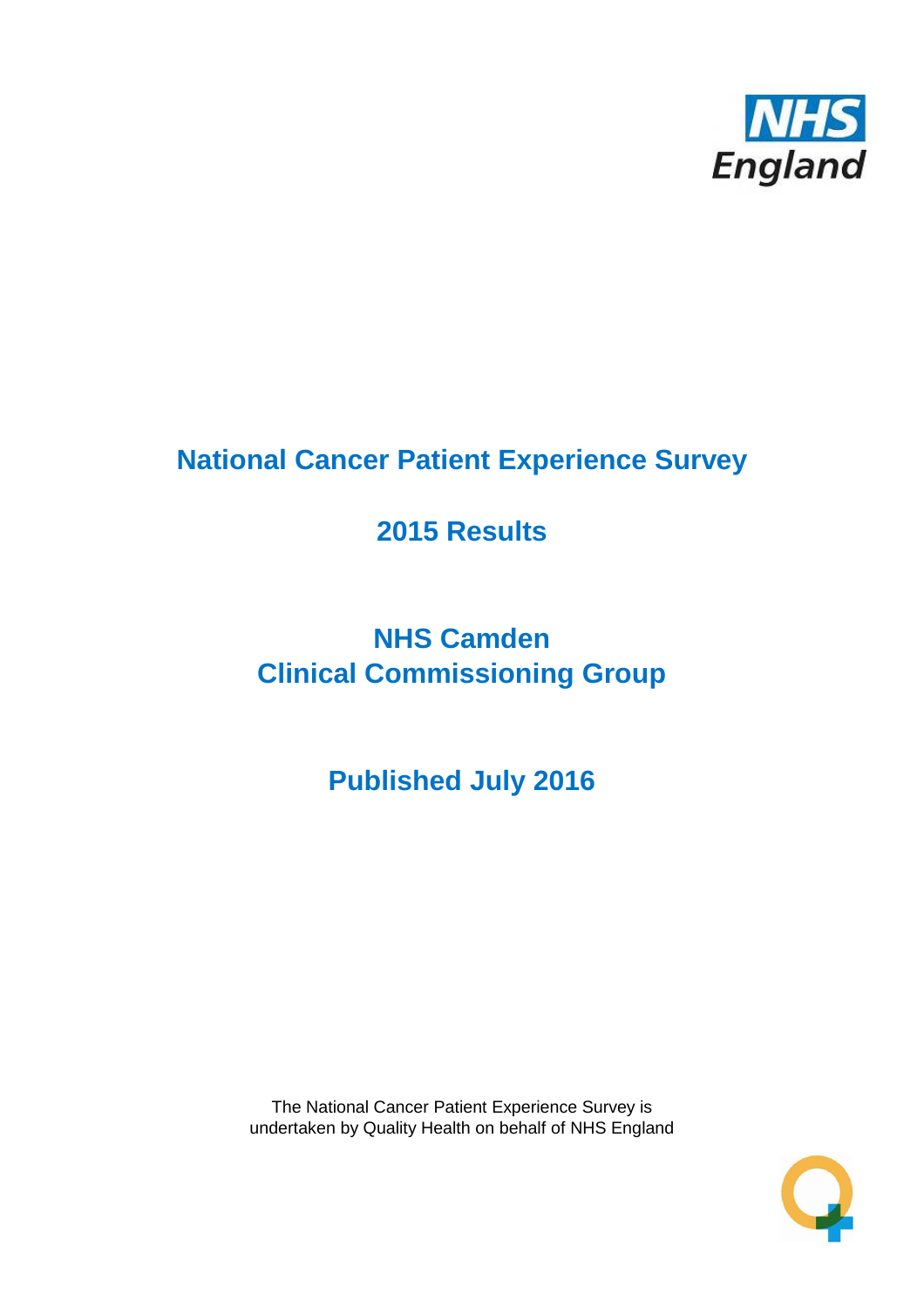#### **Introduction**

The National Cancer Patient Experience Survey 2015 is the fifth iteration of the survey first undertaken in 2010. It has been designed to monitor national progress on cancer care; to provide information to drive local quality improvements; to assist commissioners and providers of cancer care; and to inform the work of the various charities and stakeholder groups supporting cancer patients.

The survey was overseen by a national Cancer Patient Experience Advisory Group. This Advisory Group set the principles and objectives of the survey programme and guided questionnaire development.

The survey was commissioned and managed by NHS England. The survey provider, Quality Health, is responsible for designing, running and analysing the survey.

Full national results and other reports are available at www.ncpes.co.uk

Further details on the survey methodology and changes to the 2015 survey can be found in the Annex. Note that a number of significant changes were made to the 2015 survey so caution should be taken in directly comparing data from the 2015 survey to the findings of the previous CPES surveys. No comparisons with previous surveys are presented in this report.

#### **This report**

The report shows how this CCG scored for each question in the survey, compared with national results. It is aimed at helping individual CCGs to understand their performance and identify areas for local improvement.

Note that responses for questions with 1-20 respondents have been suppressed. This is to protect patient confidentiality and because uncertainty around the result is too great.

#### **Data tables**

The data tables presented in this report show the following for each question:

- **Column 1** shows the number of respondents to this question
- **Column 2** shows the unadjusted 2015 score for this CCG
- **Column 3** shows the case-mix adjusted 2015 score for this CCG
- **Column 4** shows the lower limit of the expected range of scores for this CCG (the top of the pale blue section on the Comparability chart - see below)
- **Column 5** shows the upper limit of the expected range of scores for this CCG (the bottom of the dark blue section on the Comparability chart - see below)
- **Column 6** shows the National Average score for this question.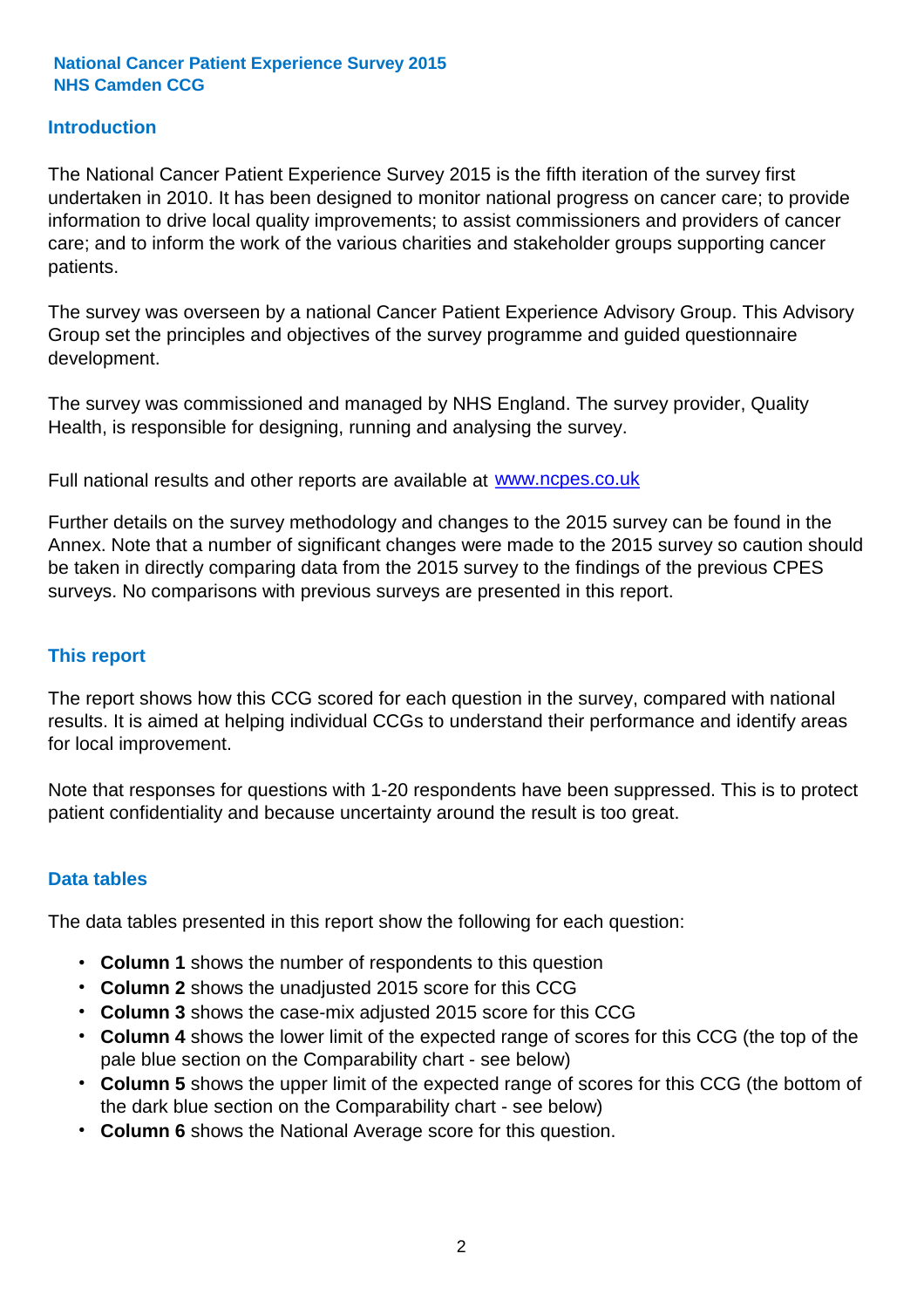Results for individual response options are presented in the detailed data tables **WWW.ncpes.co.uk** Confidence Intervals for unadjusted and case-mix adjusted data are provided in these tables.

Expected ranges and 95% Confidence Intervals highlight the uncertainty around the results. The size of the expected ranges and confidence intervals will be different for each question, and depends on the number of respondents and the range of their responses.

For further details on case-mix adjustment and the scoring methodology used, please refer to the Annex.

#### **Comparability charts**

For the 2015 survey, we have adopted the CQC standard for reporting comparative performance, based on calculation of "expected ranges". This means that CCGs will be flagged as outliers only if there is statistical evidence that their scores deviate (positively or negatively) from the range of scores that would be expected for CCGs of the same size.

The Comparability charts in this report show a bar with these expected ranges (in grey), higher than expected (in dark blue), and lower than expected (in pale blue). A black dot represents the actual score of this CCG.

The same colour convention has been used in Column 3 of the Data tables.

For further details on expected ranges, please refer to the technical document at **www.ncpes.co.uk** 

#### **Tumour group tables**

The final set of tables in this report show the scores for each question for each of the 13 tumour groups, with a comparative national score for that tumour group.

These breakdowns are intended as additional information for CCGs to understand the differences between the experiences of patients with different types of cancer. The numbers are generally relatively small and may not be statistically significant. They should therefore be treated with some caution.

#### **Notes on specific questions**

Question 5 in the survey has not been scored. However, the unscored data is useful and has been published alongside the other results in this report. This question asked respondents to "tick all that apply". The results show all of the responses given including where respondents chose two or more options.

Questions used to direct respondents to different parts of the survey (questions 4, 17, 24, 27, 40, 43, 46) and other demographic and information questions are not reported.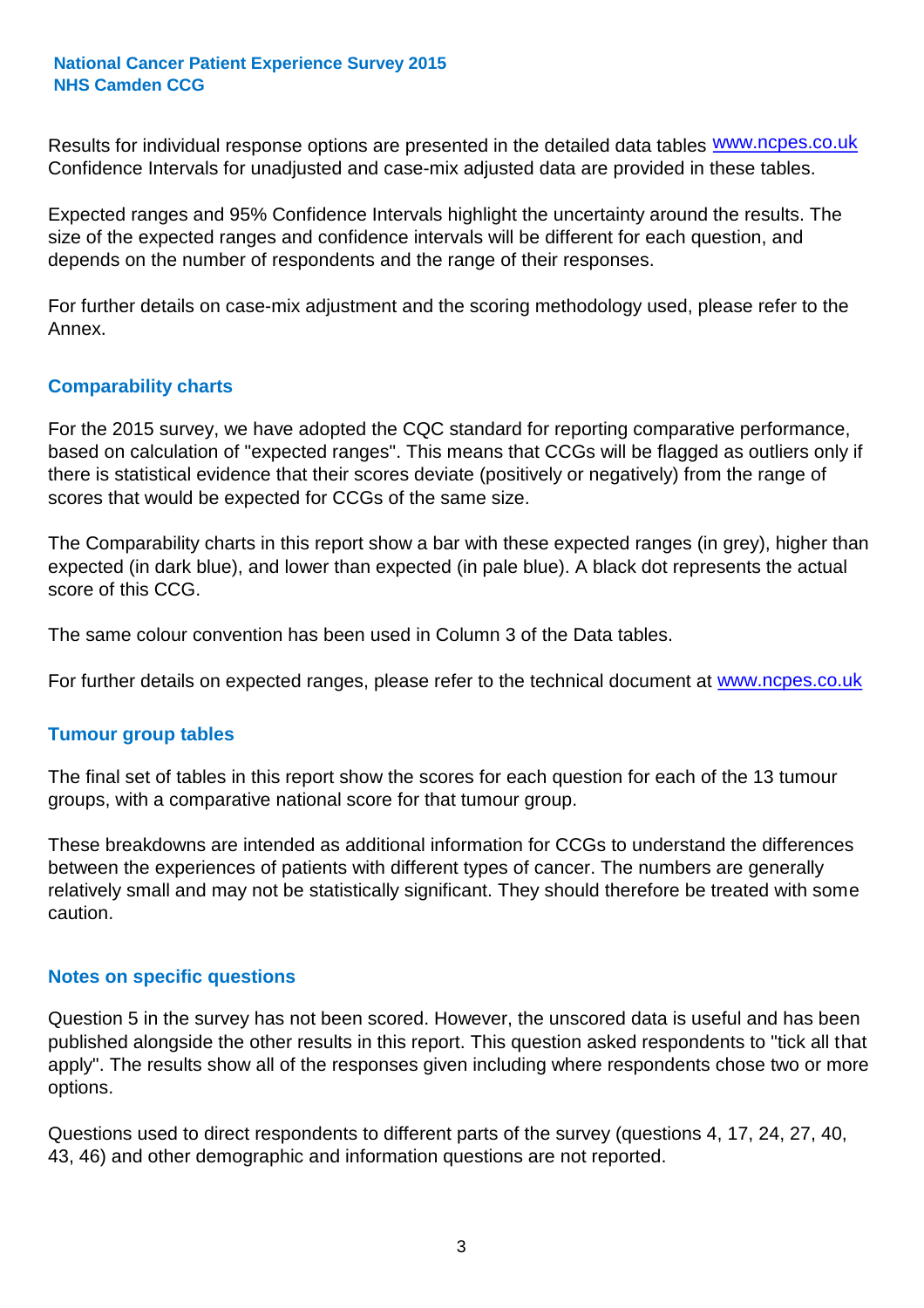#### **How to use the data**

Unadjusted data should be used to see the actual responses from patients relating to the CCG.

Case-mix adjusted data, together with expected ranges, should be used to understand whether the results are significantly higher or lower than national results.

Case-mix adjusted data, together with (case-mix adjusted) Confidence Intervals (presented in the detailed data tables **www.ncpes.co.uk**), should be used to understand whether the results are significantly higher or lower than the results for another CCG.

#### **Response rates**

Numbers of respondents by tumour group, age and gender can be found in the Annex.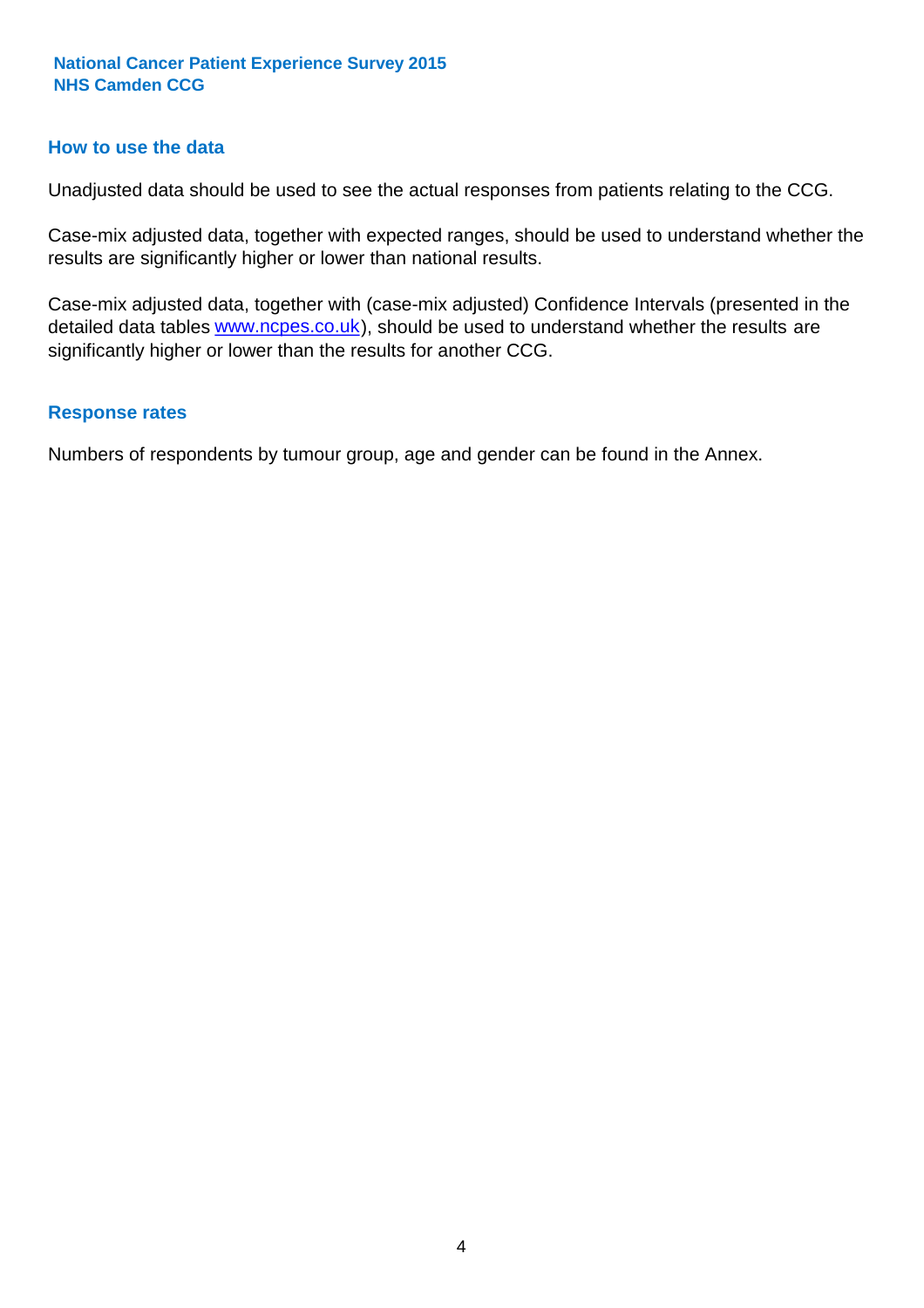#### **Executive Summary**

average rating of **8.8**. Asked to rate their care on a scale of zero (very poor) to 10 (very good), respondents gave an

The following questions are included in phase 1 of the Cancer Dashboard developed by Public Health England and NHS England\*:

- **76%** of respondents said that they were definitely involved as much as they wanted to be in decisions about their care and treatment
- **96%** of respondents said that they were given the name of a Clinical Nurse Specialist who would support them through their treatment
- when asked how easy or difficult it had been to contact their Clinical Nurse Specialist 75% of respondents said that it had been 'quite easy' or 'very easy'
- **88%** of respondents said that, overall, they were always treated with dignity and respect they were in hospital
- **93%** of respondents said that hospital staff told them who to contact if they were worried about their condition or treatment after they left hospital
- **60%** of respondents said that they thought the GPs and nurses at their general practice definitely did everything they could to support them while they were having cancer treatment.

Detailed results for these and other questions are set out in the sections that follow.

#### \* www.cancerdata.nhs.uk/dashboard

The questions were selected in discussion with the national Cancer Patient Experience Advisory Group and reflect four key patient experience domains: provision of information; involvement in decisions; care transition; interpersonal relations, respect and dignity. The figures presented above are all case-mix adjusted.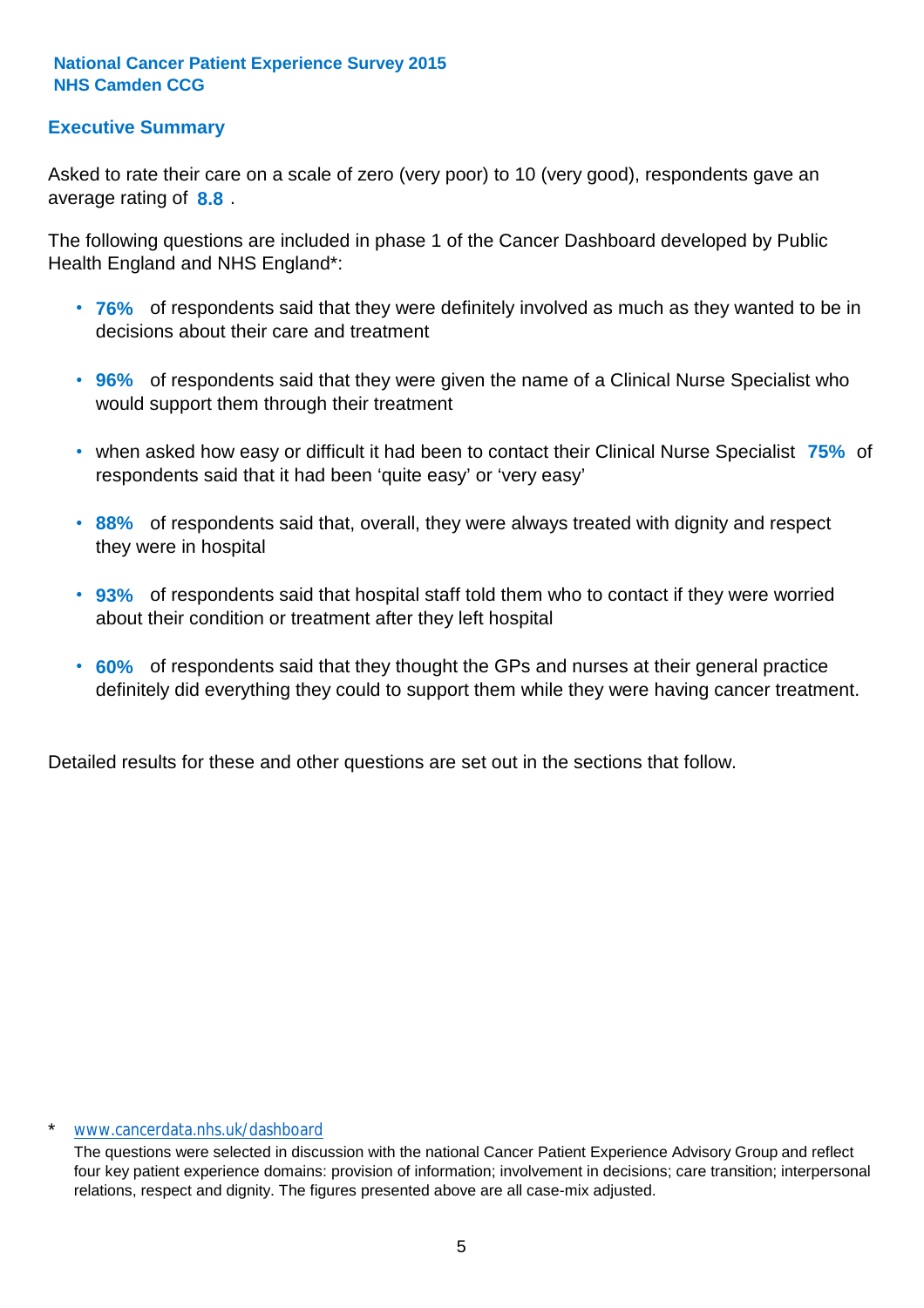## **Questions which scored outside expected range**

|                 |                                                                                     |                                          | 2015 Case-mix Adjusted             |                                     |                                     |                              |
|-----------------|-------------------------------------------------------------------------------------|------------------------------------------|------------------------------------|-------------------------------------|-------------------------------------|------------------------------|
| Question        |                                                                                     | respondents<br>for this CCG<br>Number of | Percentage for<br>this CCG<br>2015 | Lower limit of<br>expected<br>range | Upper limit of<br>expected<br>range | Average<br>National<br>Score |
|                 | Seeing your GP                                                                      |                                          |                                    |                                     |                                     |                              |
| Q2              | Patient thought they were seen as soon as necessary                                 | 182                                      | 76%                                | 77%                                 | 88%                                 | 82%                          |
|                 | <b>Diagnostic tests</b>                                                             |                                          |                                    |                                     |                                     |                              |
| Q <sub>6</sub>  | The length of time waiting for the test to be done was about<br>right               | 154                                      | 81%                                | 81%                                 | 92%                                 | 87%                          |
|                 | <b>Clinical Nurse Specialist</b>                                                    |                                          |                                    |                                     |                                     |                              |
| Q17             | Patient given the name of the CNS who would support them<br>through their treatment | 183                                      | 96%                                | 86%                                 | 94%                                 | 90%                          |
| Q18             | Patient found it easy to contact their CNS                                          | 170                                      | 75%                                | 81%                                 | 92%                                 | 87%                          |
|                 | Support for people with cancer                                                      |                                          |                                    |                                     |                                     |                              |
| Q20             | Hospital staff gave information about support groups                                | 139                                      | 90%                                | 76%                                 | 89%                                 | 83%                          |
|                 | Hospital care as an inpatient                                                       |                                          |                                    |                                     |                                     |                              |
| Q <sub>31</sub> | Patient had confidence and trust in all ward nurses                                 | 121                                      | 64%                                | 64%                                 | 80%                                 | 72%                          |
| Q <sub>33</sub> | All staff asked patient what name they preferred to be called by                    | 120                                      | 49%                                | 55%                                 | 78%                                 | 67%                          |
|                 | Your overall NHS care                                                               |                                          |                                    |                                     |                                     |                              |
| Q54             | Hospital and community staff always worked well together                            | 183                                      | 48%                                | 53%                                 | 68%                                 | 61%                          |
| Q57             | Length of time for attending clinics and appointments was right                     | 182                                      | 52%                                | 57%                                 | 74%                                 | 66%                          |
| Q58             | Taking part in cancer research discussed with patient                               | 167                                      | 40%                                | 20%                                 | 37%                                 | 28%                          |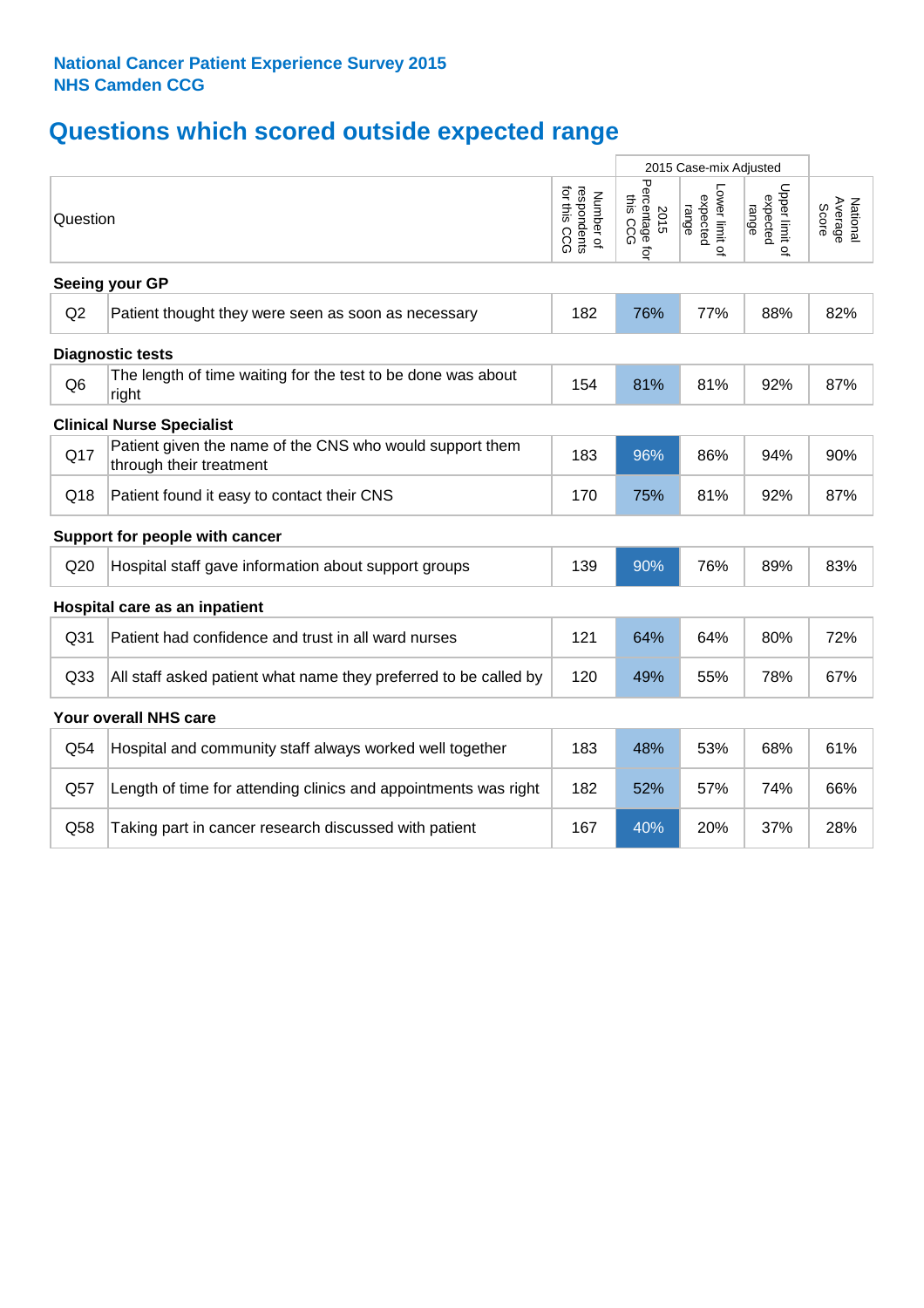### **CCG results**

#### **Seeing your GP**



|    |                                                                |                                              |                             |               | 2015 Case-mix Adjusted     |                            |                           |
|----|----------------------------------------------------------------|----------------------------------------------|-----------------------------|---------------|----------------------------|----------------------------|---------------------------|
|    | Question                                                       | respondents<br>Number<br>$\overline{\sigma}$ | 2015<br>Unadjusted<br>Score | 2015<br>Score | Expected<br>range<br>lower | Expected<br>range<br>doper | National Average<br>Score |
| Q1 | Saw GP once / twice before being told had to go to<br>hospital | 137                                          | 74%                         | 76%           | 69%                        | 83%                        | 76%                       |
| Q2 | Patient thought they were seen as soon as necessary            | 182                                          | 74%                         | 76%           | 77%                        | 88%                        | 82%                       |

|    |                                                                             |                                                 | No. |
|----|-----------------------------------------------------------------------------|-------------------------------------------------|-----|
|    |                                                                             | Yes                                             |     |
|    | Beforehand, did you have all the<br>information you needed about your test? | No, I would have liked more written information |     |
| Q5 |                                                                             | No, I would have liked more verbal information  |     |
|    |                                                                             | I did not need / want any information           |     |
|    |                                                                             | Don't know / can't remember                     |     |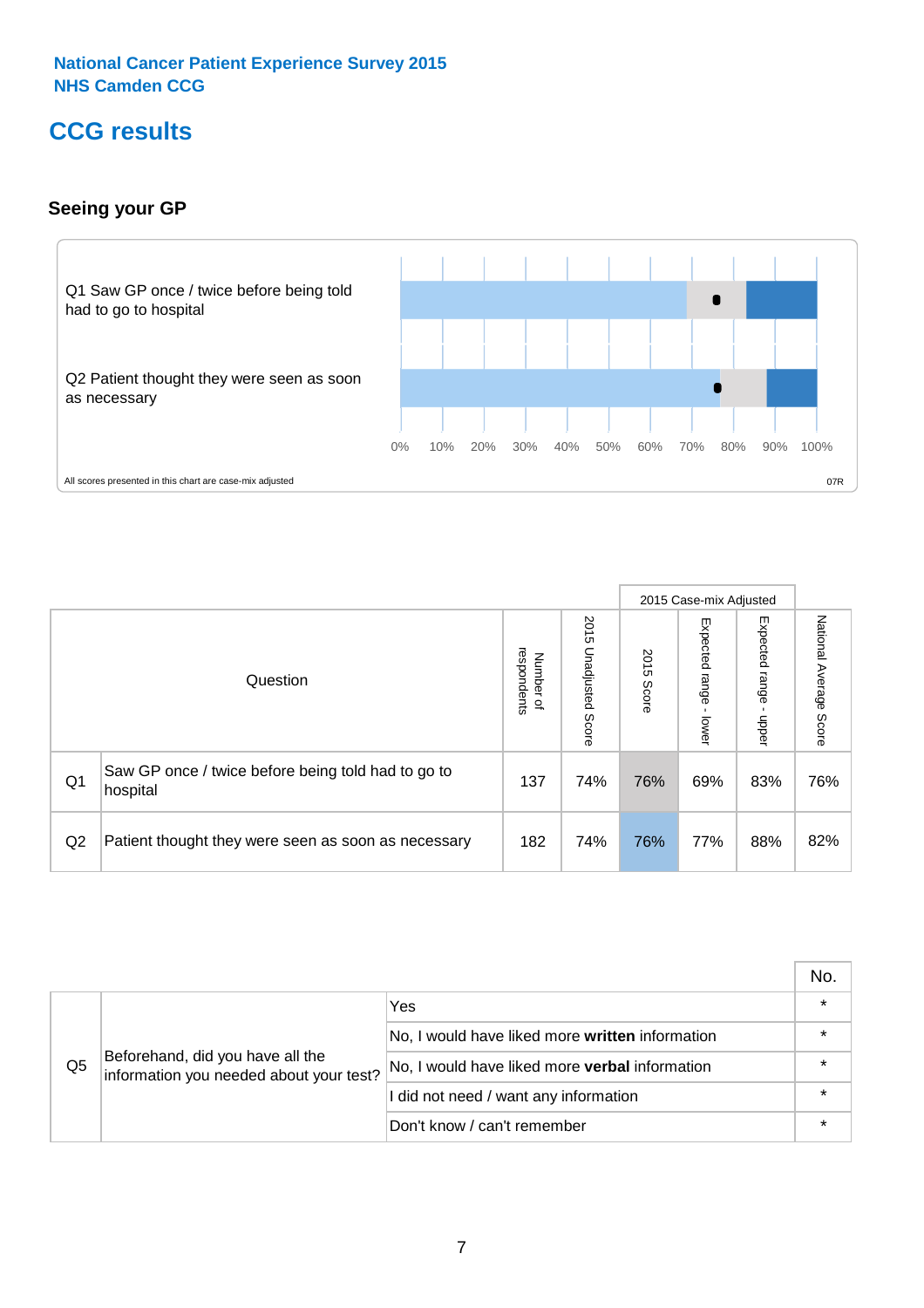#### **Diagnostic tests**



|                |                                                                       |                                       |                             |               | 2015 Case-mix Adjusted  |                         |                           |
|----------------|-----------------------------------------------------------------------|---------------------------------------|-----------------------------|---------------|-------------------------|-------------------------|---------------------------|
|                | Question                                                              | respondents<br>Number<br>$\mathbf{Q}$ | 2015<br>Unadjusted<br>Score | 2015<br>Score | Expected range<br>lower | Expected range<br>nbber | National Average<br>Score |
| Q <sub>6</sub> | The length of time waiting for the test to be done was<br>about right | 154                                   | 80%                         | 81%           | 81%                     | 92%                     | 87%                       |
| Q7             | Given complete explanation of test results in<br>understandable way   | 155                                   | 74%                         | 76%           | 72%                     | 85%                     | 79%                       |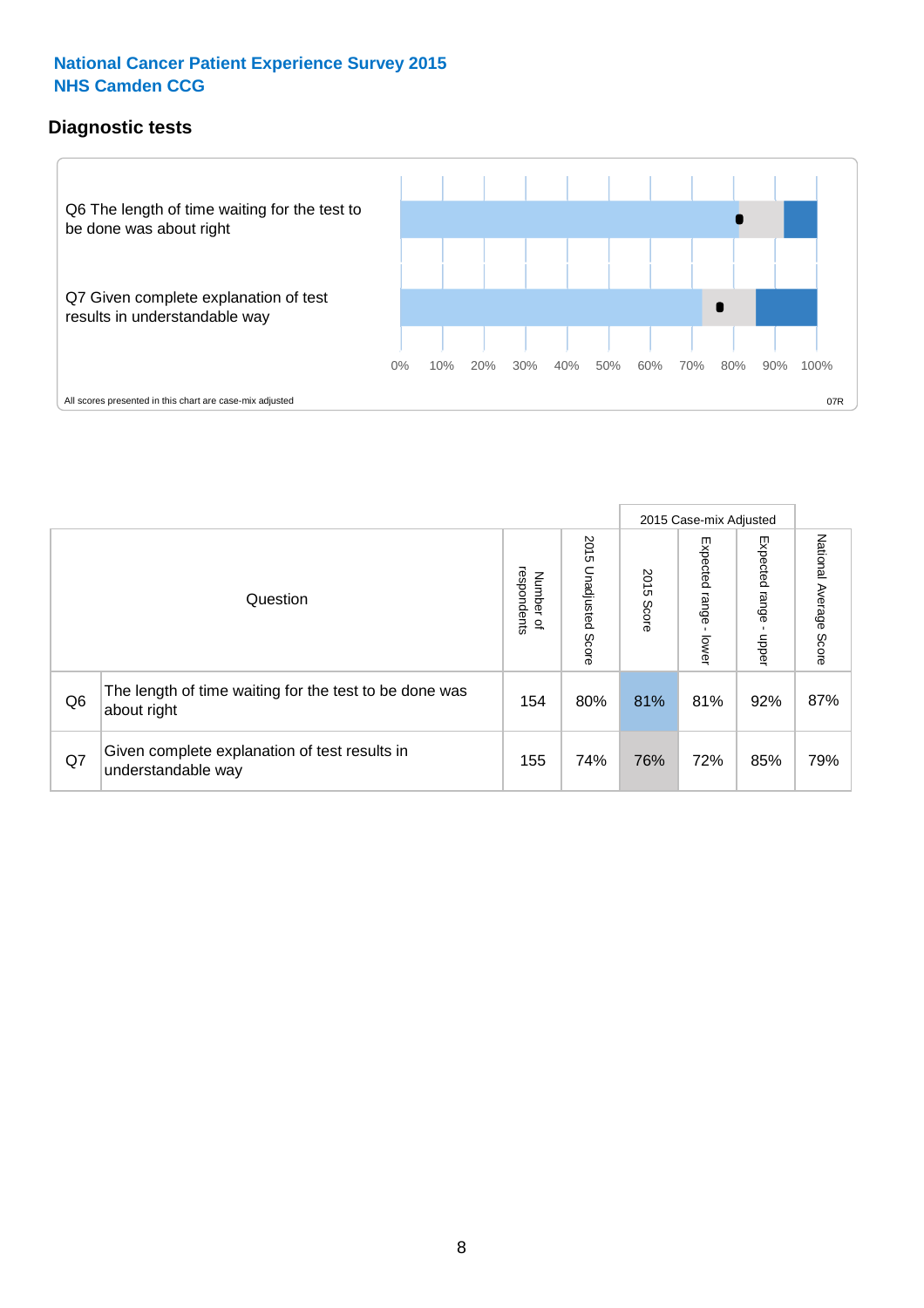#### **Finding out what was wrong with you**



|     |                                                                                            |                          |                       |               | 2015 Case-mix Adjusted |                         |                           |
|-----|--------------------------------------------------------------------------------------------|--------------------------|-----------------------|---------------|------------------------|-------------------------|---------------------------|
|     | Question                                                                                   | respondents<br>Number of | 2015 Unadjusted Score | 2015<br>Score | Expected range - lower | Expected range<br>nbber | National Average<br>Score |
| Q8  | Patient told they could bring a family member or friend<br>when first told they had cancer | 155                      | 85%                   | 85%           | 72%                    | 85%                     | 79%                       |
| Q9  | Patient felt they were told sensitively that they had cancer                               | 181                      | 84%                   | 84%           | 79%                    | 90%                     | 84%                       |
| Q10 | Patient completely understood the explanation of what<br>was wrong                         | 184                      | 76%                   | 77%           | 67%                    | 79%                     | 73%                       |
|     |                                                                                            |                          |                       |               |                        |                         |                           |

73%

Q11 160 70% 72% 65% 79% about the type of cancer they had 72%

Patient given easy to understand written information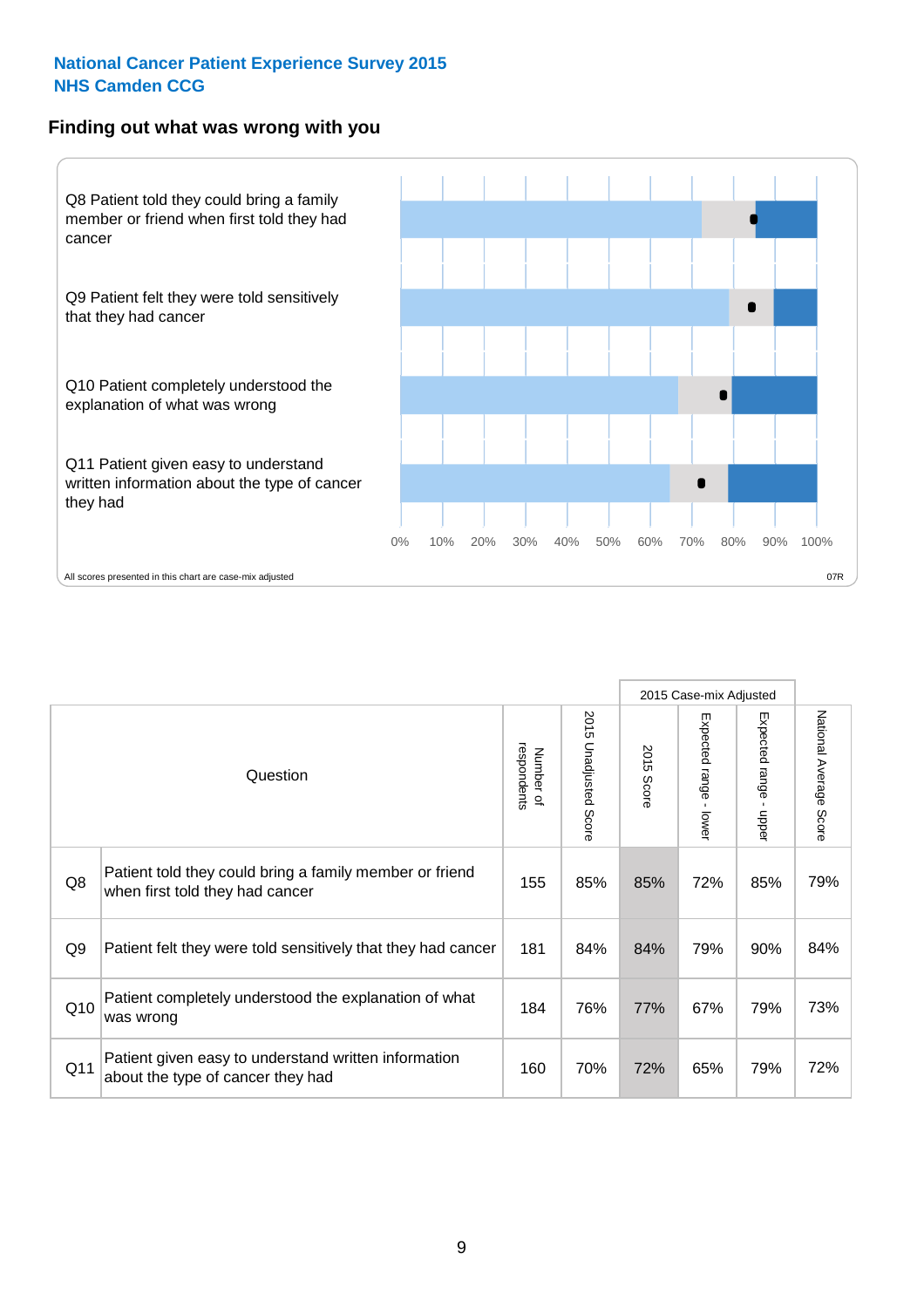#### **Finding out what was wrong with you**



|                 |                                                                                         |                          |                                 |               | 2015 Case-mix Adjusted                    |                        |                        |
|-----------------|-----------------------------------------------------------------------------------------|--------------------------|---------------------------------|---------------|-------------------------------------------|------------------------|------------------------|
|                 | Question                                                                                | Number of<br>respondents | 2015<br><b>Unadjusted Score</b> | 2015<br>Score | Expected range<br>$\blacksquare$<br>lower | Expected range - upper | National Average Score |
| Q12             | Patient felt that treatment options were completely<br>explained                        | 165                      | 79%                             | 80%           | 77%                                       | 88%                    | 83%                    |
| Q13             | Possible side effects explained in an understandable way                                | 177                      | 75%                             | 76%           | 66%                                       | 79%                    | 73%                    |
| Q14             | Patient given practical advice and support in dealing with<br>side effects of treatment | 176                      | 68%                             | 69%           | 59%                                       | 73%                    | 66%                    |
| Q <sub>15</sub> | Patient definitely told about side effects that could affect<br>them in the future      | 165                      | 57%                             | 57%           | 47%                                       | 62%                    | 54%                    |
| Q16             | Patient definitely involved in decisions about care and<br>treatment                    | 180                      | 73%                             | 76%           | 72%                                       | 84%                    | 78%                    |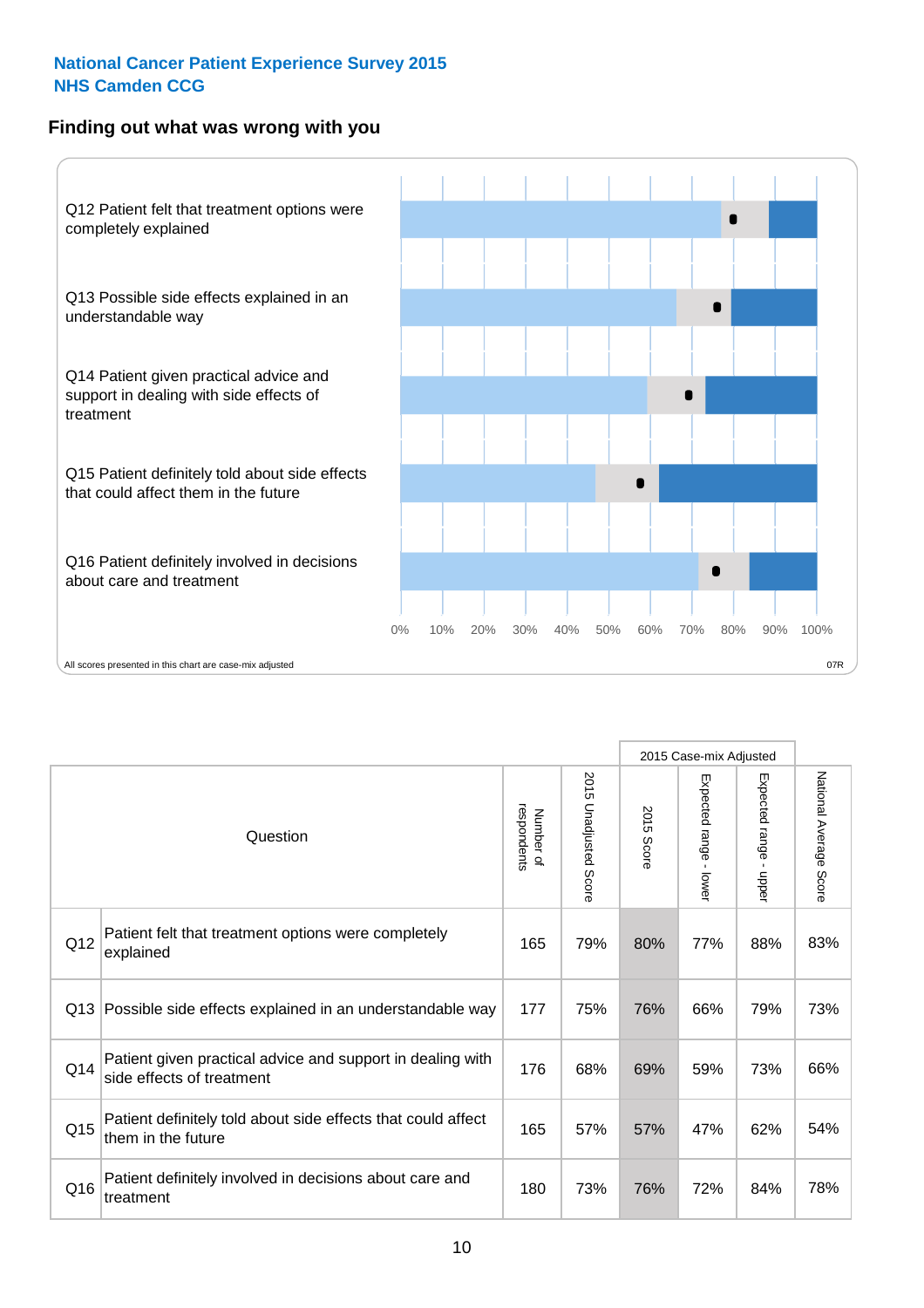#### **Clinical Nurse Specialist**



|     |                                                                                     |                          |                       |               | 2015 Case-mix Adjusted  |                         |                                  |
|-----|-------------------------------------------------------------------------------------|--------------------------|-----------------------|---------------|-------------------------|-------------------------|----------------------------------|
|     | Question                                                                            | Number of<br>respondents | 2015 Unadjusted Score | 2015<br>Score | Expected range<br>lower | Expected range<br>nbber | National Average<br><b>Score</b> |
| Q17 | Patient given the name of the CNS who would support<br>them through their treatment | 183                      | 96%                   | 96%           | 86%                     | 94%                     | 90%                              |
| Q18 | Patient found it easy to contact their CNS                                          | 170                      | 75%                   | 75%           | 81%                     | 92%                     | 87%                              |
| Q19 | Get understandable answers to important questions all or<br>most of the time        | 162                      | 85%                   | 87%           | 84%                     | 93%                     | 89%                              |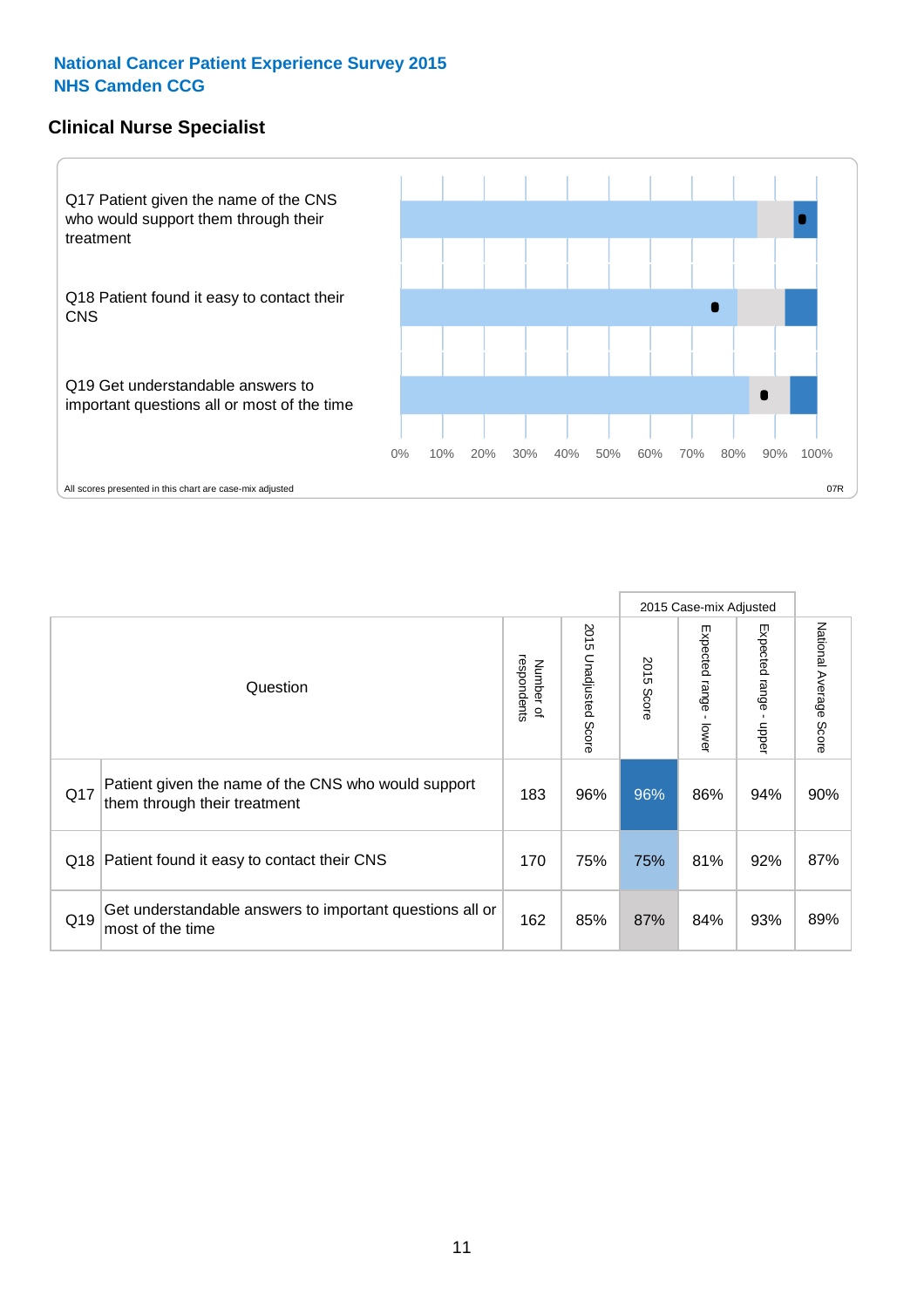#### **Support for people with cancer**



|                 |                                                                                            |                          |                                 |               | 2015 Case-mix Adjusted  |                                         |                        |
|-----------------|--------------------------------------------------------------------------------------------|--------------------------|---------------------------------|---------------|-------------------------|-----------------------------------------|------------------------|
|                 | Question                                                                                   | respondents<br>Number of | 2015<br><b>Unadjusted Score</b> | 2015<br>Score | Expected range<br>lower | Expected range<br>$\mathbf{I}$<br>nbber | National Average Score |
| Q <sub>20</sub> | Hospital staff gave information about support groups                                       | 139                      | 89%                             | 90%           | 76%                     | 89%                                     | 83%                    |
| Q <sub>21</sub> | Hospital staff gave information about impact cancer could<br>have on day to day activities | 125                      | 85%                             | 85%           | 74%                     | 88%                                     | 81%                    |
| Q22             | Hospital staff gave information on getting financial help                                  | 106                      | 60%                             | 61%           | 45%                     | 64%                                     | 55%                    |
| Q <sub>23</sub> | Hospital staff told patient they could get free prescriptions                              | 115                      | 82%                             | 81%           | 73%                     | 87%                                     | 80%                    |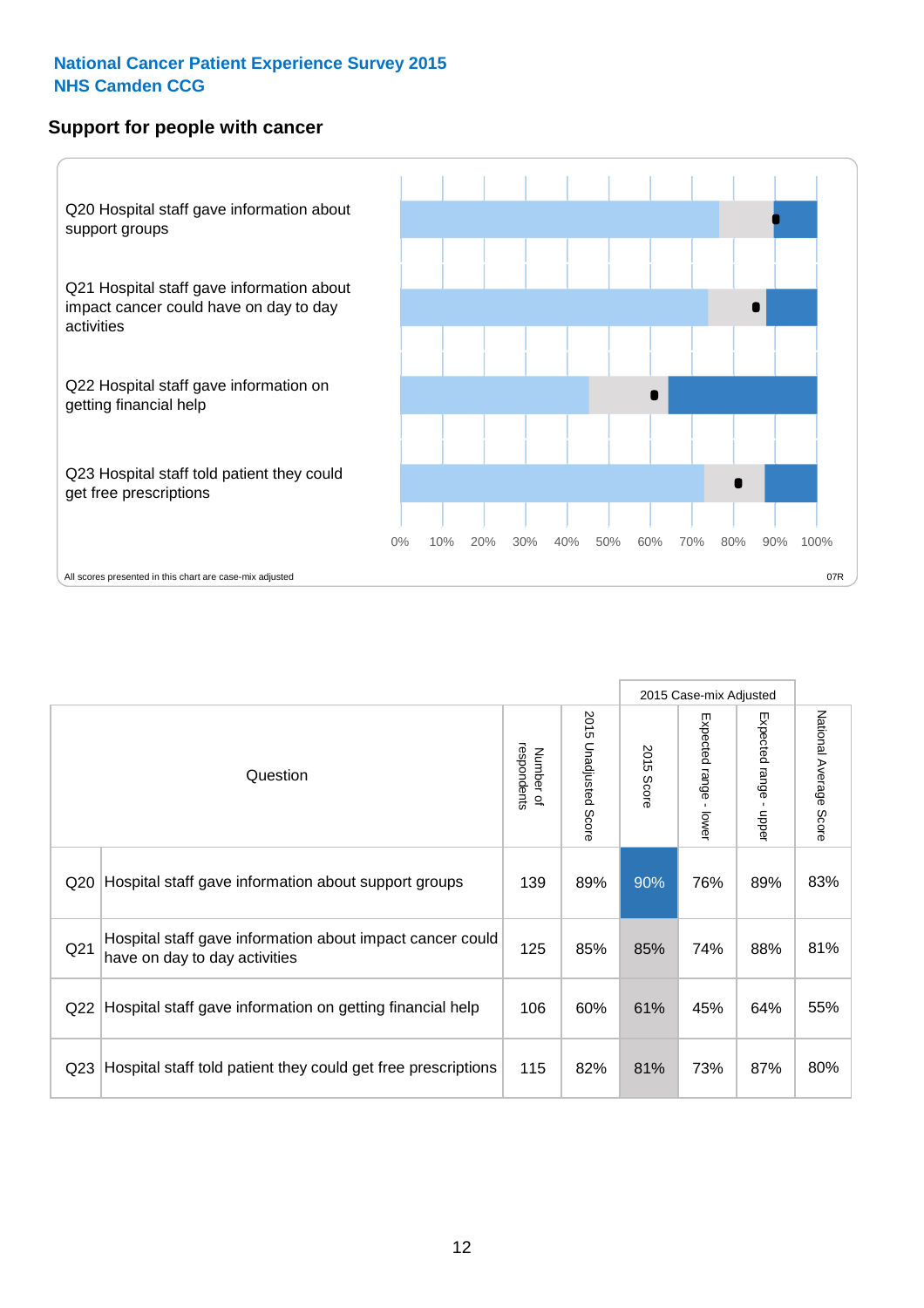#### **Operations**



|     |                                                                 |                                       |                             |                    | 2015 Case-mix Adjusted     |                            |                              |
|-----|-----------------------------------------------------------------|---------------------------------------|-----------------------------|--------------------|----------------------------|----------------------------|------------------------------|
|     | Question                                                        | respondents<br>Number<br>$\mathbf{a}$ | 2015<br>Unadjusted<br>Score | 201<br>CΠ<br>Score | Expected<br>range<br>lower | Expected<br>range<br>doper | National<br>Average<br>Score |
| Q26 | Staff explained how operation had gone in<br>understandable way | 100                                   | 78%                         | 80%                | 69%                        | 86%                        | 78%                          |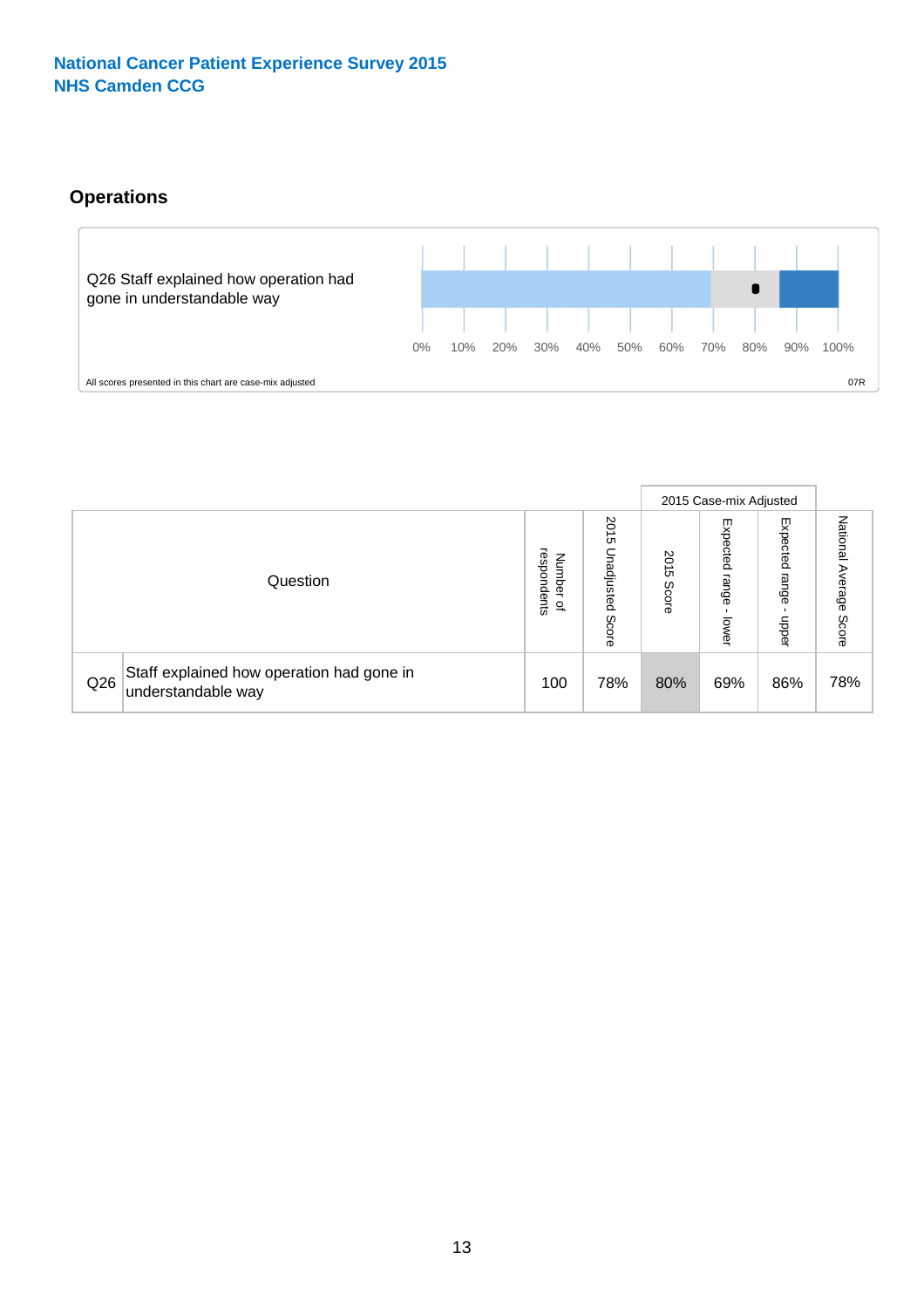#### **Hospital care as an inpatient (Part 1 of 3)**



All scores presented in this chart are case-mix adjusted  $07R$ 

|                 |                                                                                           |                          |                          |                      | 2015 Case-mix Adjusted                  |                           |                        |
|-----------------|-------------------------------------------------------------------------------------------|--------------------------|--------------------------|----------------------|-----------------------------------------|---------------------------|------------------------|
|                 | Question                                                                                  | respondents<br>Number of | 2015<br>Unadjusted Score | 2015<br><b>Score</b> | Expected range<br>$\mathbf{r}$<br>lower | Expected range<br>- nbber | National Average Score |
| Q <sub>28</sub> | Groups of doctors or nurses did not talk in front of patient<br>as if they were not there | 122                      | 80%                      | 82%                  | 74%                                     | 88%                       | 81%                    |
| Q29             | Patient had confidence and trust in all doctors treating<br>them                          | 120                      | 80%                      | 81%                  | 77%                                     | 91%                       | 84%                    |
| Q30             | Patient's family or someone close definitely had<br>opportunity to talk to doctor         | 102                      | 75%                      | 76%                  | 63%                                     | 81%                       | 72%                    |
| Q <sub>31</sub> | Patient had confidence and trust in all ward nurses                                       | 121                      | 64%                      | 64%                  | 64%                                     | 80%                       | 72%                    |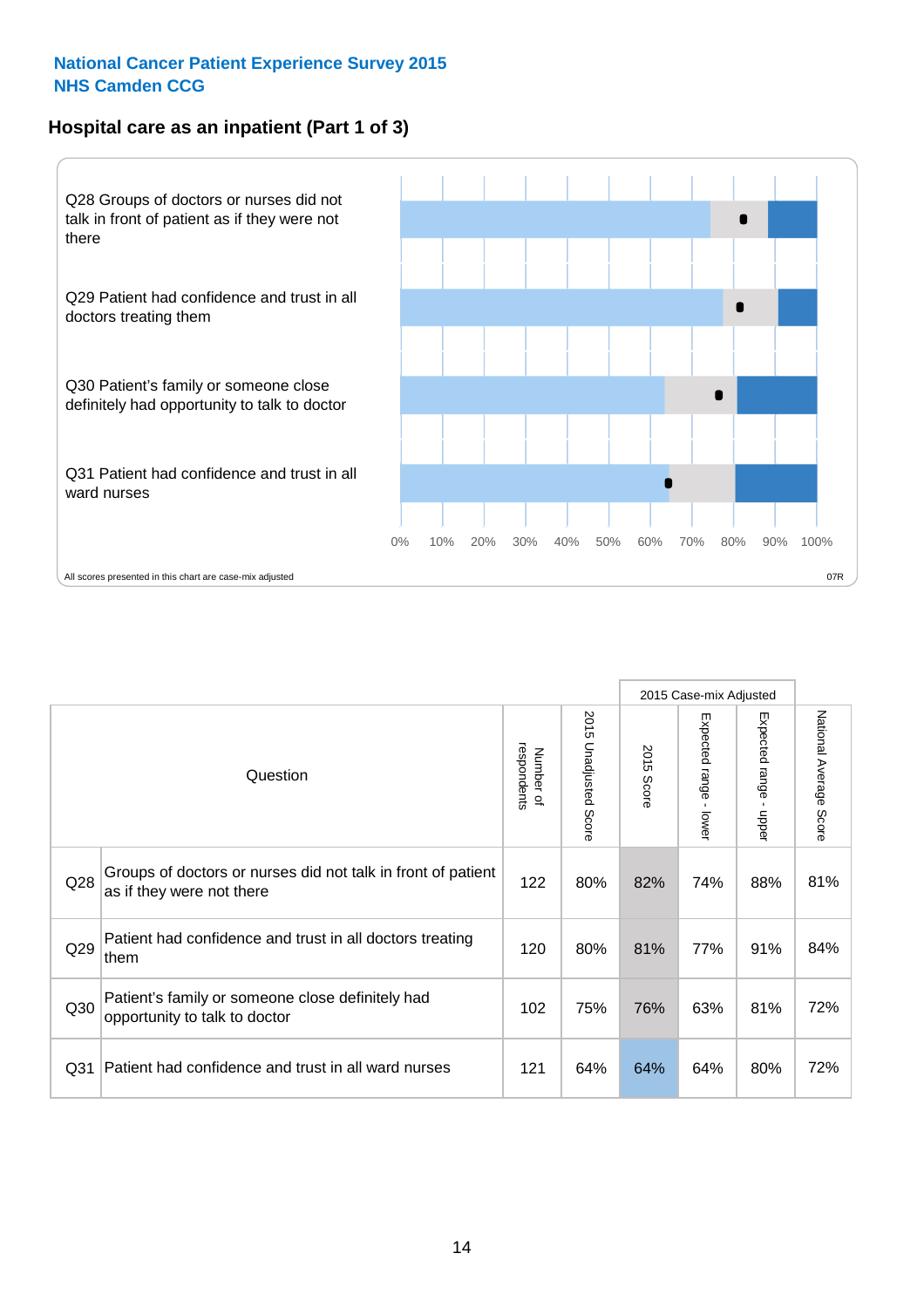#### **Hospital care as an inpatient (Part 2 of 3)**



| Question                                                                | respondents<br>Number of | 2015 Unadjusted Score | 2015<br>Score | Expected range<br>- lower | Expected range<br>$\blacksquare$<br>nbber | National Average Score |
|-------------------------------------------------------------------------|--------------------------|-----------------------|---------------|---------------------------|-------------------------------------------|------------------------|
| Always / nearly always enough nurses on duty                            | 122                      | 66%                   | 67%           | 58%                       | 74%                                       | 66%                    |
| All staff asked patient what name they preferred to be<br>called by     | 120                      | 49%                   | 49%           | 55%                       | 78%                                       | 67%                    |
| Always given enough privacy when discussing condition<br>or treatment   | 122                      | 89%                   | 90%           | 78%                       | 91%                                       | 85%                    |
| Patient was able to discuss worries or fears with staff<br>during visit | 93                       | 49%                   | 50%           | 42%                       | 62%                                       | 52%                    |
|                                                                         | Q32                      |                       |               |                           |                                           | 2015 Case-mix Adjusted |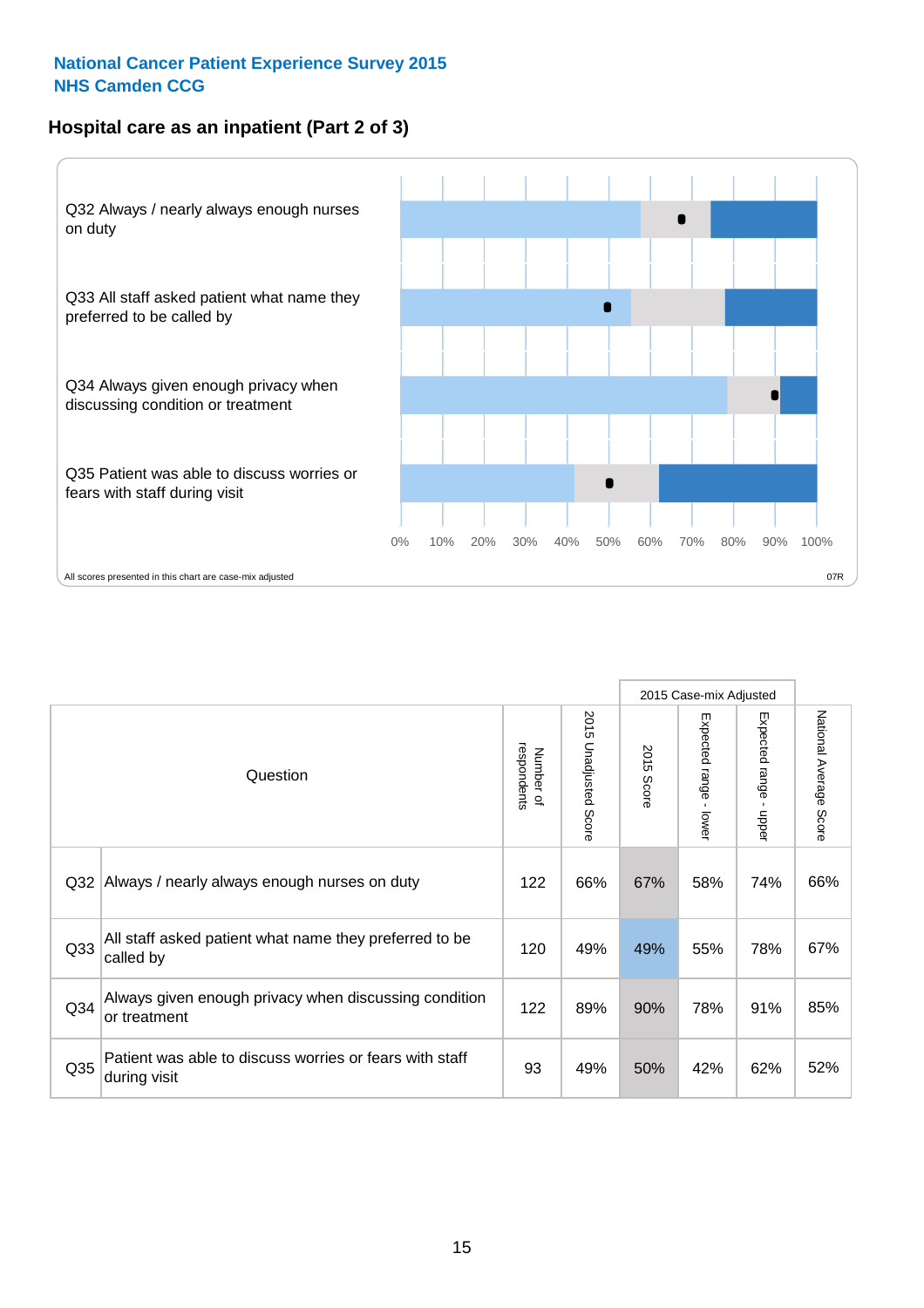#### **Hospital care as an inpatient (Part 3 of 3)**

![](_page_15_Figure_2.jpeg)

2015 Case-mix Adjusted National Average Score 2015 Unadjusted Score Expected range - lower Expected range - upper 2015 Unadjusted Score Expected range - upper Expected range - lower Number of<br>respondents respondents 2015 Score 2015 Score Number of Question Q36 Rospital staff definitely did everything to help control pain | 106 | 85% | 86% | 77% | 91% | 84% Q37 Always treated with respect and dignity by staff  $\vert$  121 | 88% | 88% | 82% | 93% | 87% Given clear written information about what should / should Q38 not do post discharge and the state of the color of the color of the color of the color of the color of the color of the color of the color of the color of the color of the color of the color of the color of the color Q39 Staff told patient who to contact if worried post discharge | 110 | 92% | 93% | 89% | 98% | 94%

National Average Score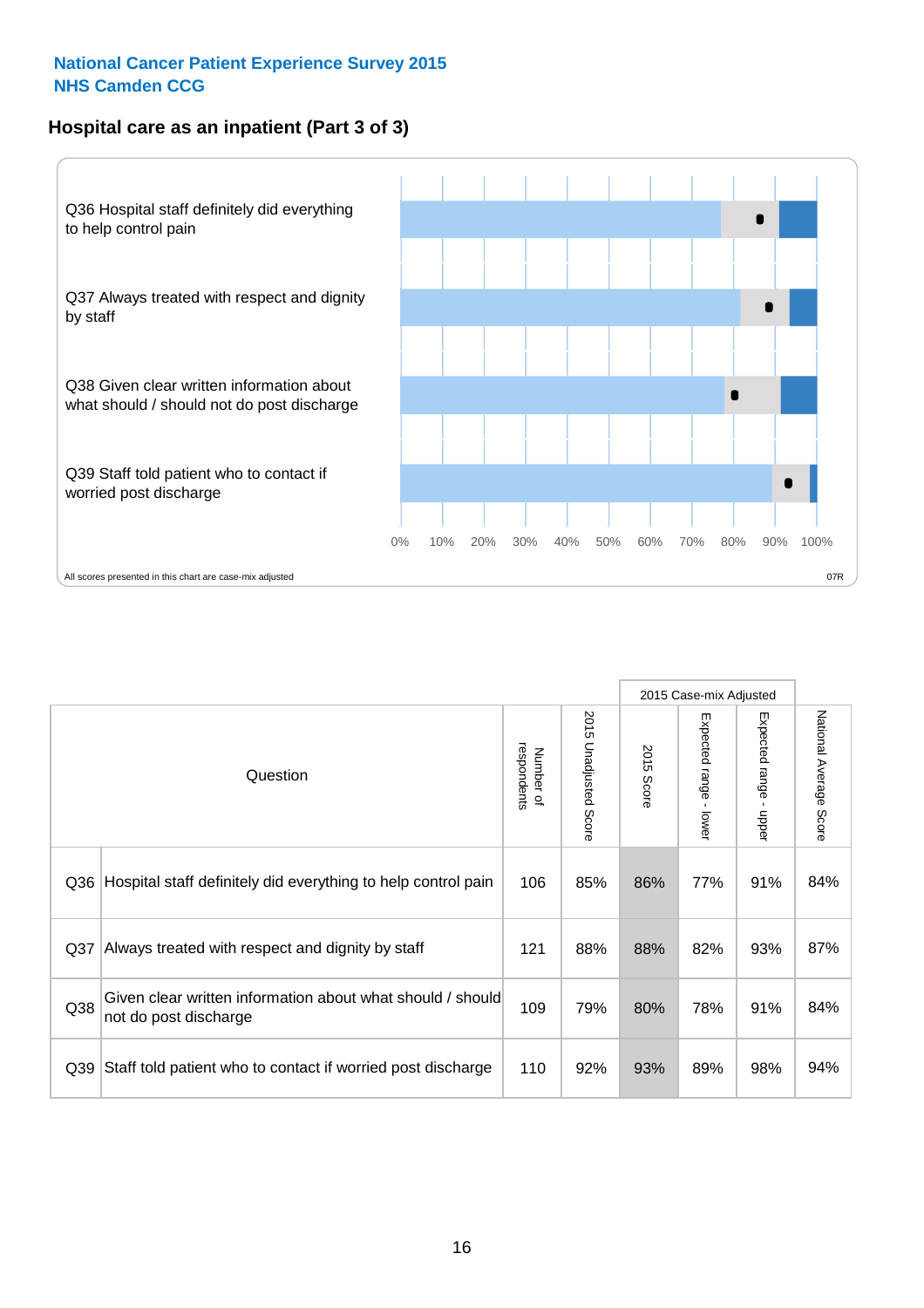#### **Hospital care as a day patient / outpatient (Part 1 of 2)**

![](_page_16_Figure_2.jpeg)

|     |                                                                                    |                          |                                 |                      | 2015 Case-mix Adjusted                    |                                       |                        |
|-----|------------------------------------------------------------------------------------|--------------------------|---------------------------------|----------------------|-------------------------------------------|---------------------------------------|------------------------|
|     | Question                                                                           | respondents<br>Number of | 2015<br><b>Unadjusted Score</b> | 2015<br><b>Score</b> | Expected range<br>$\blacksquare$<br>lower | Expected range<br>$\mathbf{I}$<br>ddo | National Average Score |
| Q41 | Patient was able to discuss worries or fears with staff<br>during visit            | 147                      | 65%                             | 67%                  | 63%                                       | 78%                                   | 70%                    |
| Q42 | Doctor had the right notes and other documentation with<br>them                    | 166                      | 97%                             | 97%                  | 92%                                       | 99%                                   | 96%                    |
| Q44 | Beforehand patient had all information needed about<br>radiotherapy treatment      | 57                       | 88%                             | 89%                  | 77%                                       | 95%                                   | 86%                    |
| Q45 | Patient given understandable information about whether<br>radiotherapy was working | 49                       | 71%                             | 71%                  | 46%                                       | 73%                                   | 60%                    |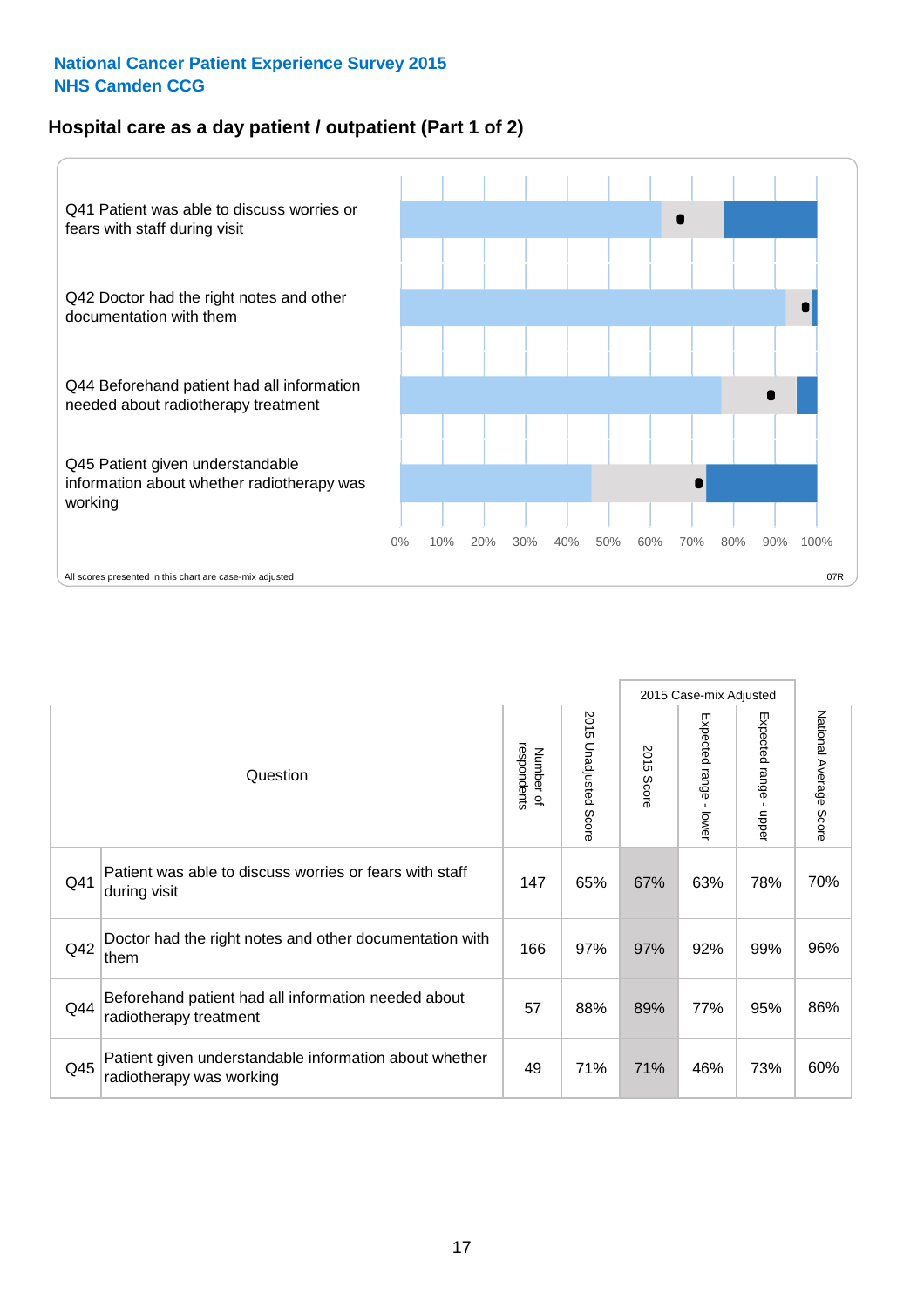#### **Hospital care as a day patient / outpatient (Part 2 of 2)**

![](_page_17_Figure_2.jpeg)

|     |                                                                                    |                             |                             |               | 2015 Case-mix Adjusted  |                          |                           |
|-----|------------------------------------------------------------------------------------|-----------------------------|-----------------------------|---------------|-------------------------|--------------------------|---------------------------|
|     | Question                                                                           | respondents<br>Number<br>டி | 2015<br>Unadjusted<br>Score | 2015<br>Score | Expected range<br>lower | Expected<br>range<br>dda | National Average<br>Score |
| Q47 | Beforehand patient had all information needed about<br>chemotherapy treatment      | 108                         | 85%                         | 86%           | 77%                     | 91%                      | 84%                       |
| Q48 | Patient given understandable information about whether<br>chemotherapy was working | 103                         | 65%                         | 67%           | 59%                     | 77%                      | 68%                       |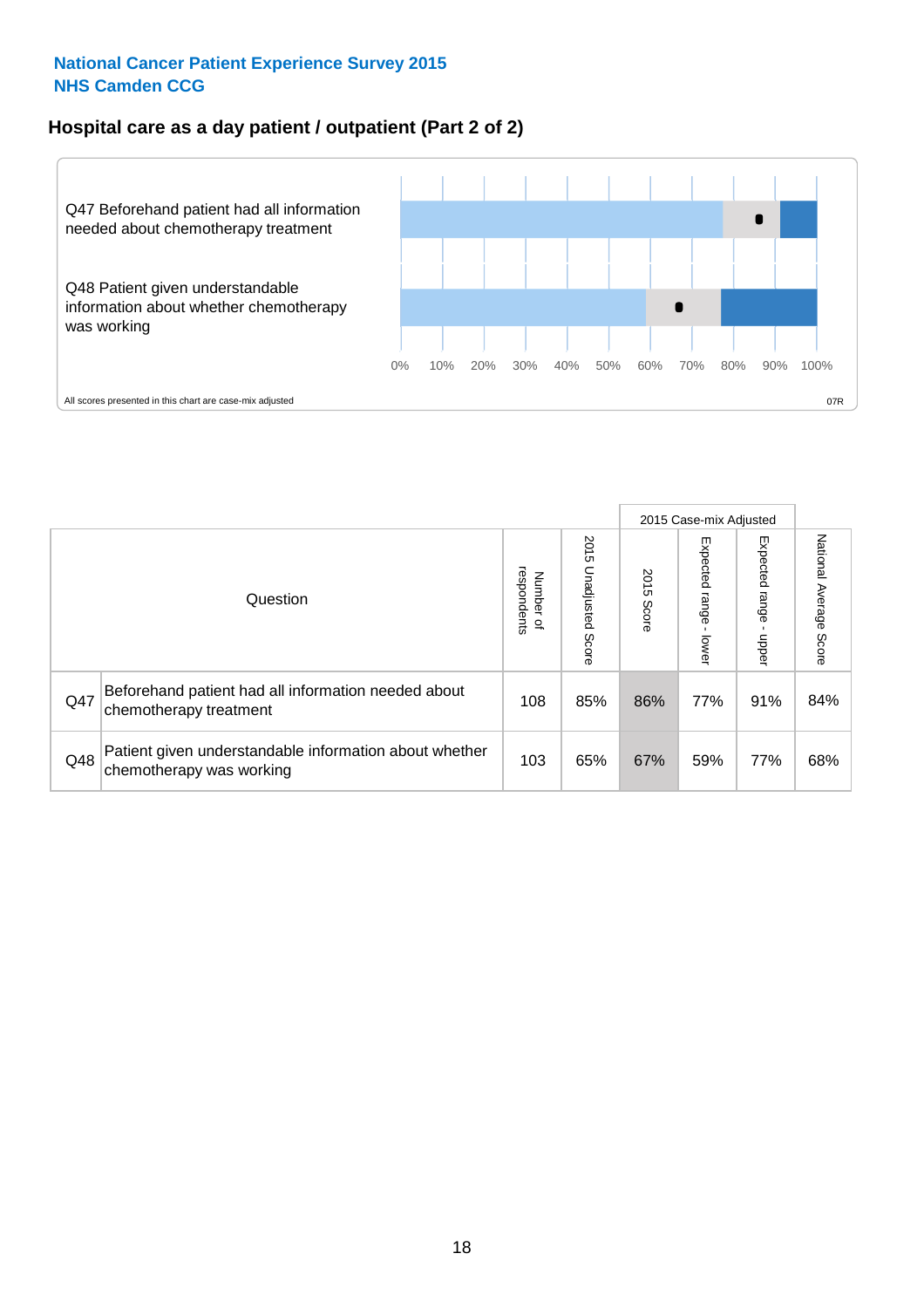#### **Home care and support**

![](_page_18_Figure_2.jpeg)

2015 Case-mix Adjusted 2015 Unadjusted Score Expected range - upper National Average Score 2015 Unadjusted Score Expected range - lower National Average Score Expected range - lower Expected range - upper Number of<br>respondents 2015 Score respondents 2015 Score Number of Question Hospital staff gave family or someone close all the  $Q49$  information needed to help with care at home  $Q49$  and  $Q2\%$  62% 49% 66% 58% Patient definitely given enough support from health or  $\frac{103}{\sqrt{103}}$  social services during treatment  $\frac{103}{\sqrt{103}}$  57% 60% 43% 64% 54% Patient definitely given enough support from health or Q51 social services after treatment<br>
Q51 social services after treatment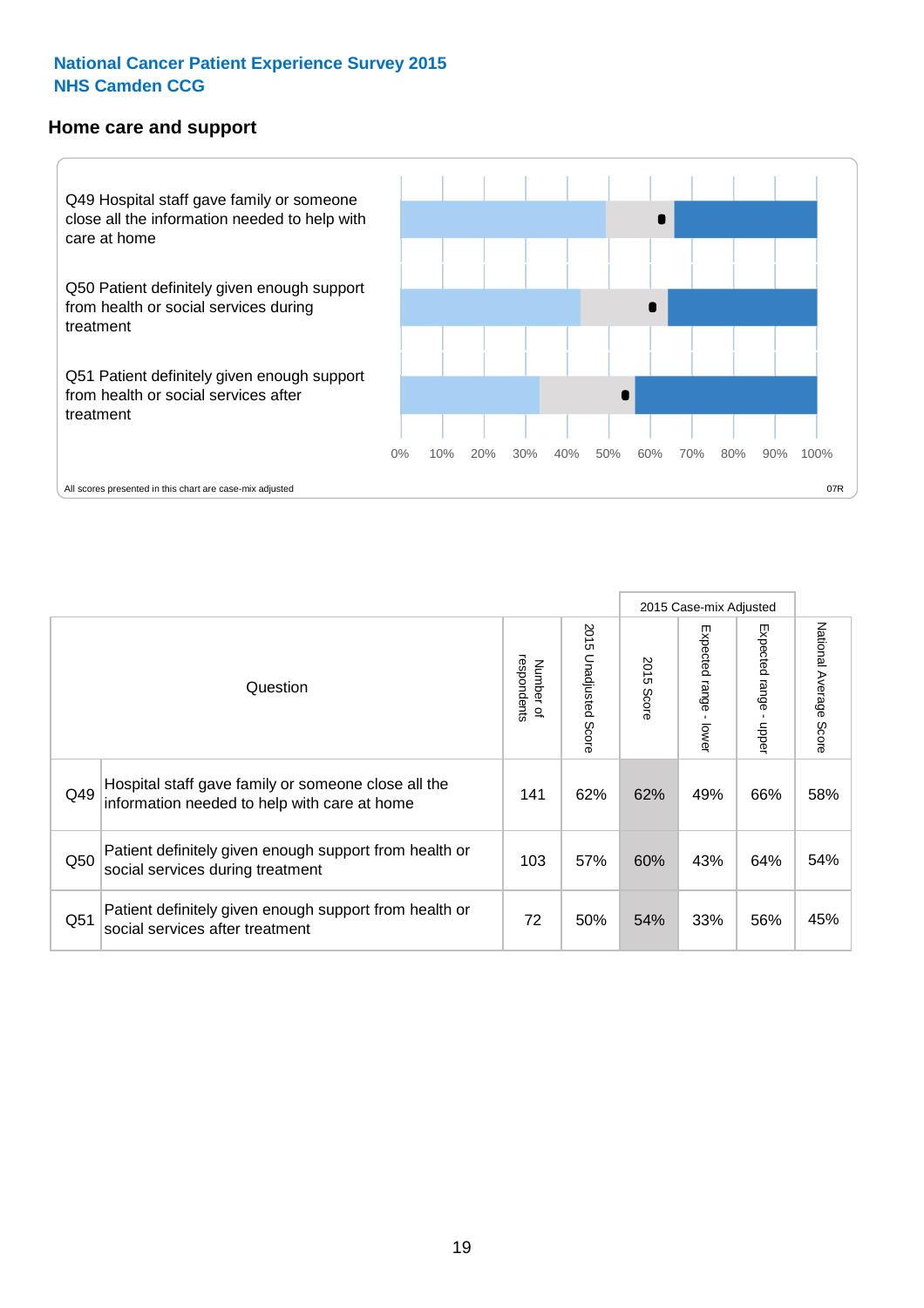#### **Care from your general practice**

![](_page_19_Figure_2.jpeg)

|     |                                                                           |                                   |                             |               | 2015 Case-mix Adjusted             |                            |                           |
|-----|---------------------------------------------------------------------------|-----------------------------------|-----------------------------|---------------|------------------------------------|----------------------------|---------------------------|
|     | Question                                                                  | respondents<br>Number<br>$\Omega$ | 2015<br>Unadjusted<br>Score | 2015<br>Score | Expected<br><b>Irange</b><br>lower | Expected<br>range<br>doper | National Average<br>Score |
| Q52 | GP given enough information about patient's condition<br>and treatment    | 171                               | 96%                         | 97%           | 92%                                | 99%                        | 95%                       |
| Q53 | Practice staff definitely did everything they could to<br>support patient | 141                               | 59%                         | 60%           | 55%                                | 71%                        | 63%                       |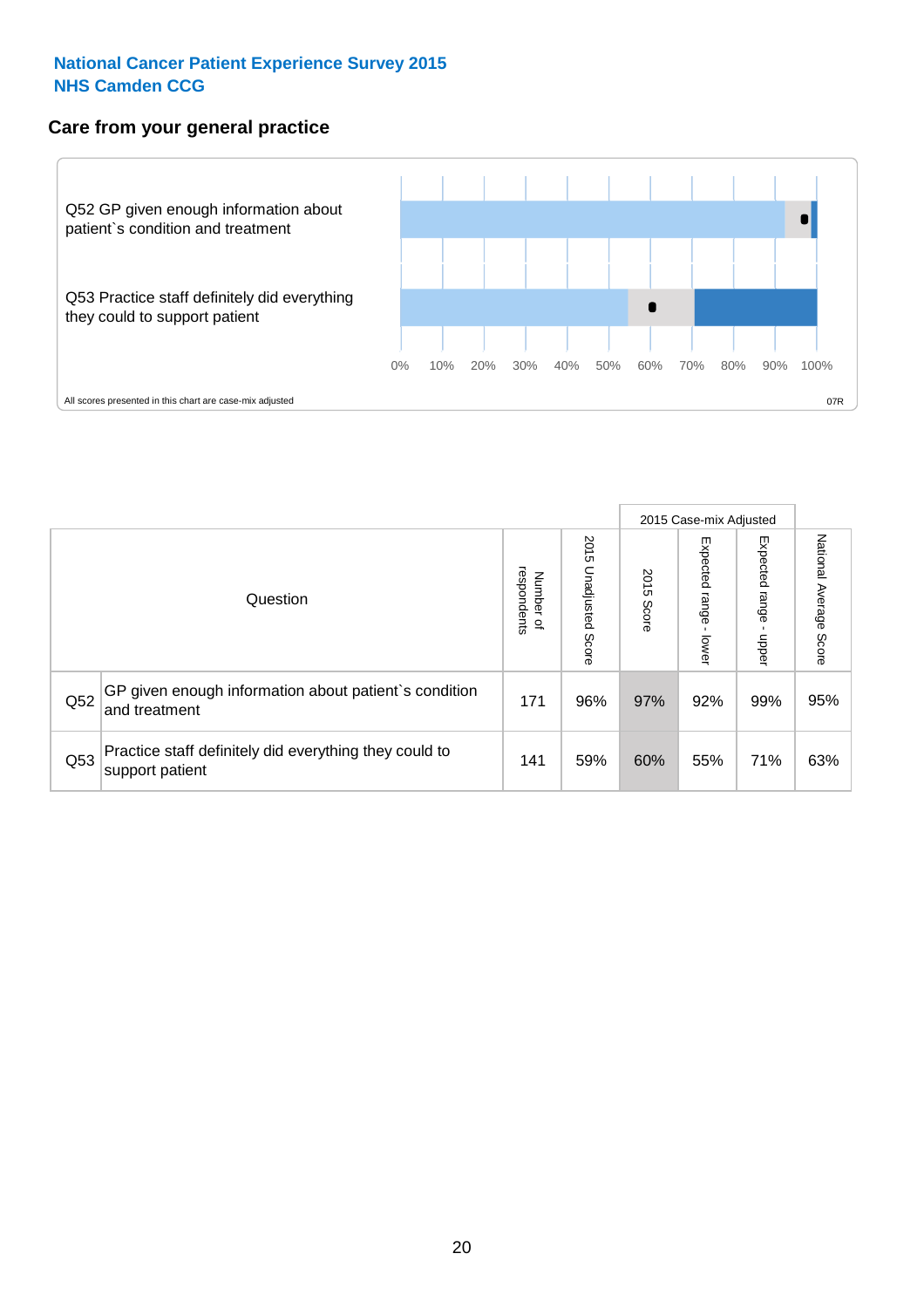#### **Your overall NHS care (Part 1 of 2)**

![](_page_20_Figure_2.jpeg)

|     |                                                                    |                          |                          |               | 2015 Case-mix Adjusted                    |                                           |                        |
|-----|--------------------------------------------------------------------|--------------------------|--------------------------|---------------|-------------------------------------------|-------------------------------------------|------------------------|
|     | Question                                                           | respondents<br>Number of | 2015<br>Unadjusted Score | 2015<br>Score | Expected range<br>$\blacksquare$<br>lower | Expected range<br>$\blacksquare$<br>nbber | National Average Score |
| Q54 | Hospital and community staff always worked well together           | 183                      | 48%                      | 48%           | 53%                                       | 68%                                       | 61%                    |
| Q55 | Patient given a care plan                                          | 141                      | 33%                      | 31%           | 25%                                       | 41%                                       | 33%                    |
| Q56 | Overall the administration of the care was very good /<br>good     | 182                      | 90%                      | 90%           | 84%                                       | 93%                                       | 89%                    |
| Q57 | Length of time for attending clinics and appointments was<br>right | 182                      | 52%                      | 52%           | 57%                                       | 74%                                       | 66%                    |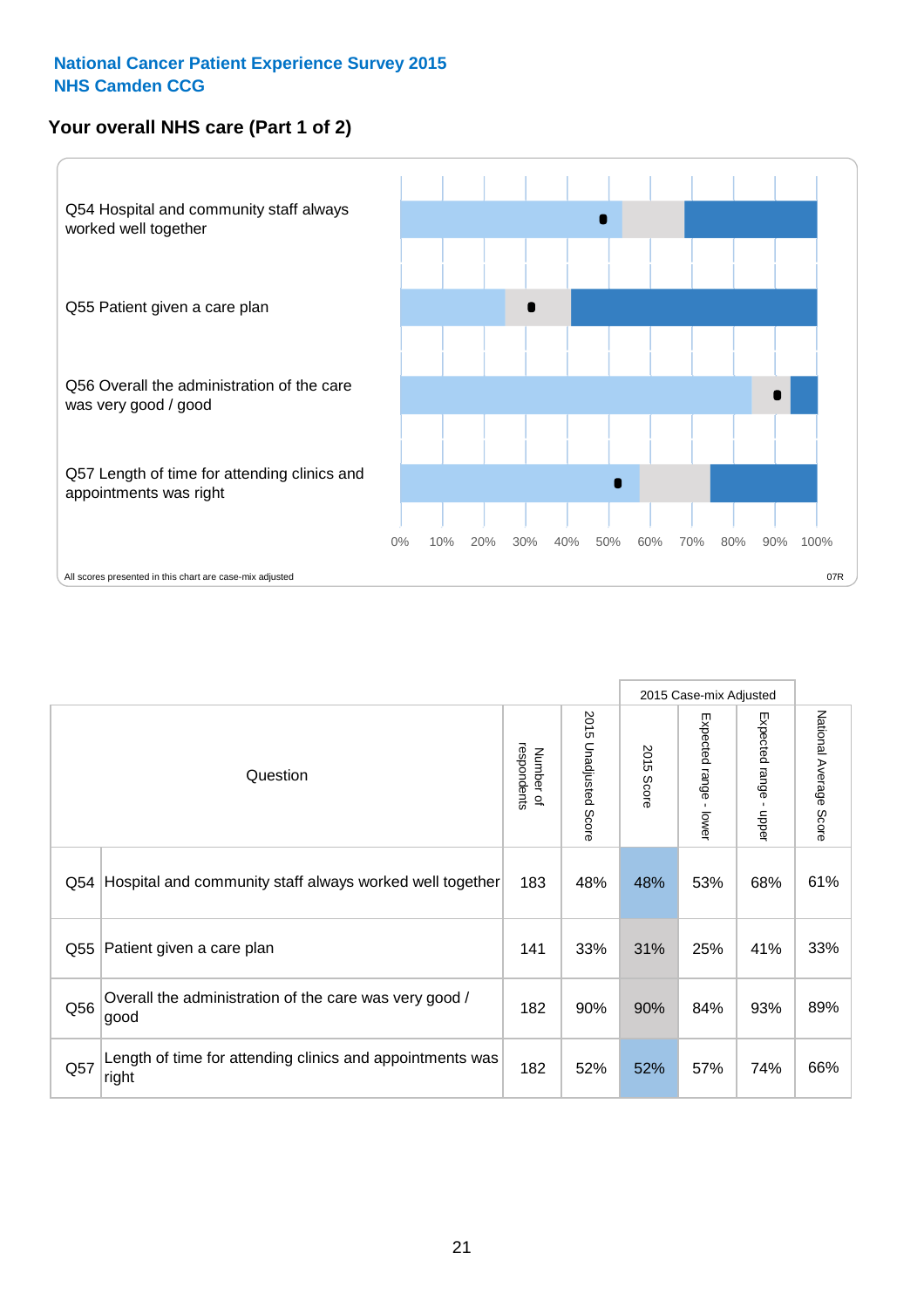#### **Your overall NHS care (Part 2 of 2)**

![](_page_21_Figure_2.jpeg)

|     |                                                       |                                              |                             |               | 2015 Case-mix Adjusted     |                            |                        |
|-----|-------------------------------------------------------|----------------------------------------------|-----------------------------|---------------|----------------------------|----------------------------|------------------------|
|     | Question                                              | respondents<br>Number<br>$\overline{\sigma}$ | 2015<br>Unadjusted<br>Score | 2015<br>Score | Expected<br>range<br>lower | Expected<br>range<br>doper | National Average Score |
| Q58 | Taking part in cancer research discussed with patient | 167                                          | 40%                         | 40%           | 20%                        | 37%                        | 28%                    |

![](_page_21_Figure_4.jpeg)

|     |                                                                        |                                              |                             |               | 2015 Case-mix Adjusted                    |                                                                 |                              |
|-----|------------------------------------------------------------------------|----------------------------------------------|-----------------------------|---------------|-------------------------------------------|-----------------------------------------------------------------|------------------------------|
|     | Question                                                               | respondents<br>Number<br>$\overline{\sigma}$ | 2015<br>Jnadjusted<br>Score | 2015<br>Score | OWer<br>limit<br>range<br>਼੍ਰ<br>expected | Upper<br>ilmit<br>range<br>$\overline{\mathcal{C}}$<br>expected | National<br>Average<br>Score |
| Q59 | Patient's average rating of care scored from very poor to<br>very good | 181                                          | 8.7                         | 8.8           | 8.5                                       | 8.9                                                             | 8.7                          |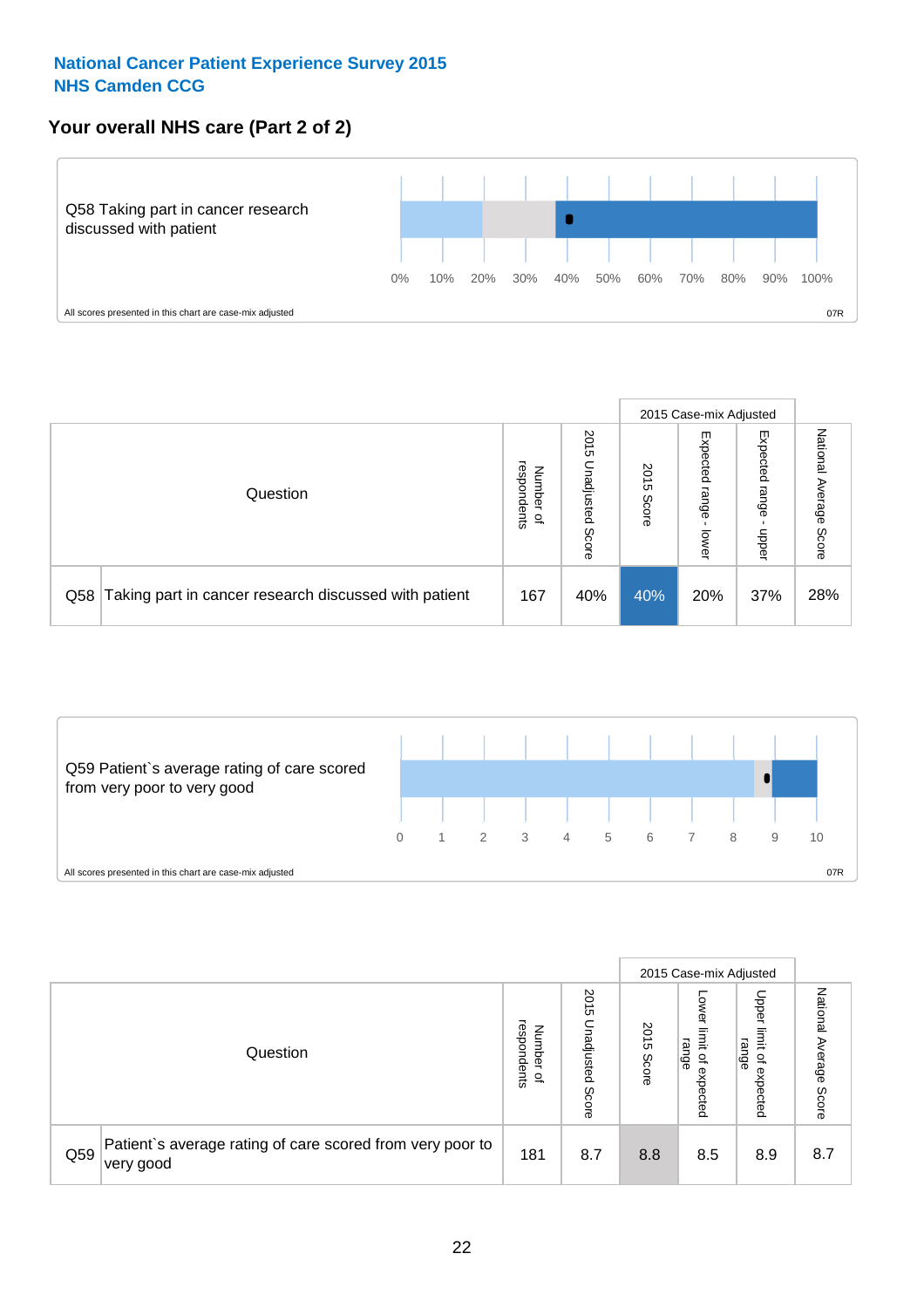### **Comparisons by tumour group for this CCG**

The following tables show the unadjusted CCG and the national percentage scores for each question broken down by tumour group. Where a cell in the table contains an asterisk this indicates that the number of patients in that group was below 21 and too small to display. Where a cell in the table contains "n.a." this indicates that there were no respondents for that tumour group.

### **Seeing your GP**

|                      | Q1. Saw GP once /<br>had to go to hospital | twice before being told | Q2. Patient thought<br>they were seen as<br>soon as necessary |                 |  |
|----------------------|--------------------------------------------|-------------------------|---------------------------------------------------------------|-----------------|--|
| <b>Cancer type</b>   | This CCG <sup>\$</sup>                     | <b>National</b>         | This CCG <sup>\$</sup>                                        | <b>National</b> |  |
| Brain / CNS          | $\star$                                    | 60%                     | $\star$                                                       | 77%             |  |
| <b>Breast</b>        | 94%                                        | 93%                     | 78%                                                           | 88%             |  |
| Colorectal / LGT     | $\star$                                    | 72%                     | $\star$                                                       | 80%             |  |
| Gynaecological       | $\star$                                    | 75%                     | $\star$                                                       | 78%             |  |
| Haematological       | 71%                                        | 64%                     | 85%                                                           | 80%             |  |
| <b>Head and Neck</b> | $\star$                                    | 77%                     | $\star$                                                       | 79%             |  |
| Lung                 | $\star$                                    | 69%                     | $\star$                                                       | 83%             |  |
| Prostate             | $\star$                                    | 79%                     | $\star$                                                       | 85%             |  |
| Sarcoma              | $\star$                                    | 64%                     | $\star$                                                       | 69%             |  |
| Skin                 | $\star$                                    | 91%                     | $\star$                                                       | 87%             |  |
| <b>Upper Gastro</b>  | $\star$                                    | 70%                     | $\star$                                                       | 78%             |  |
| Urological           | $\star$                                    | 81%                     | $\star$                                                       | 84%             |  |
| Other                | $\star$                                    | 70%                     | $\star$                                                       | 78%             |  |
| <b>All Cancers</b>   | 74%                                        | 76%                     | 74%                                                           | 82%             |  |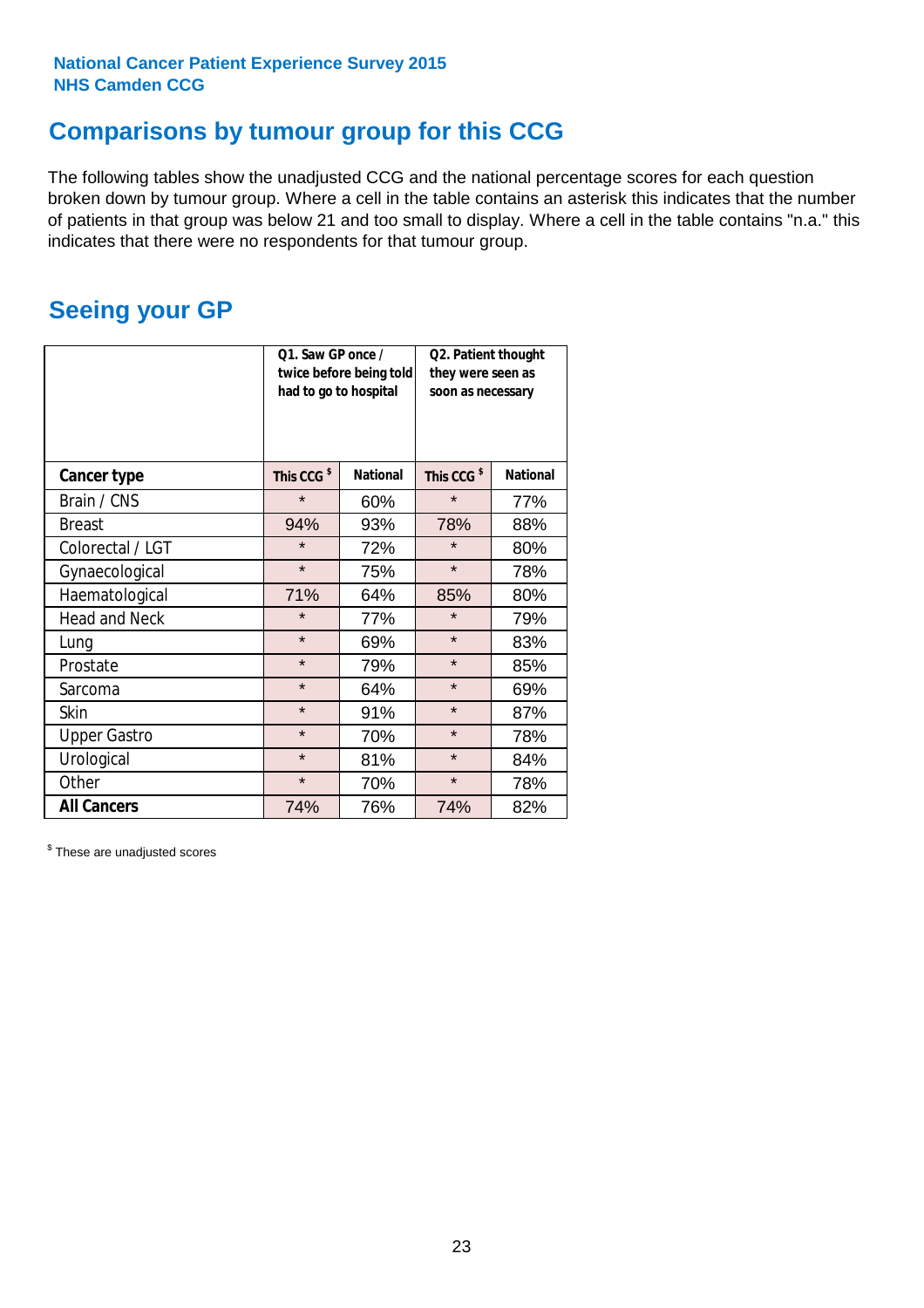### **Diagnostic tests**

|                      | be done was about<br>right | Q6. The length of time<br>waiting for the test to | Q7. Given complete<br>explanation of test<br>results in<br>understandable way |                 |  |
|----------------------|----------------------------|---------------------------------------------------|-------------------------------------------------------------------------------|-----------------|--|
| <b>Cancer type</b>   | This CCG <sup>\$</sup>     | <b>National</b>                                   | This CCG <sup>\$</sup>                                                        | <b>National</b> |  |
| Brain / CNS          | $\star$                    | 87%                                               | $\star$                                                                       | 69%             |  |
| <b>Breast</b>        | 77%                        | 90%                                               | 69%                                                                           | 82%             |  |
| Colorectal / LGT     | $\star$                    | 86%                                               | $\star$                                                                       | 81%             |  |
| Gynaecological       | $\star$                    | 84%                                               | $\star$                                                                       | 76%             |  |
| Haematological       | 84%                        | 87%                                               | 84%                                                                           | 76%             |  |
| <b>Head and Neck</b> | $\star$                    | 84%                                               | $\star$                                                                       | 77%             |  |
| Lung                 | $\star$                    | 87%                                               | $\star$                                                                       | 78%             |  |
| Prostate             | $\star$                    | 85%                                               | $\star$                                                                       | 79%             |  |
| Sarcoma              | $\star$                    | 81%                                               | $\star$                                                                       | 77%             |  |
| <b>Skin</b>          | $\star$                    | 89%                                               | $\star$                                                                       | 85%             |  |
| <b>Upper Gastro</b>  | $\star$                    | 83%                                               | $\star$                                                                       | 77%             |  |
| Urological           | $\star$                    | 85%                                               | $\star$                                                                       | 78%             |  |
| Other                | $\star$                    | 85%                                               | $\star$                                                                       | 76%             |  |
| <b>All Cancers</b>   | 80%                        | 87%                                               | 74%                                                                           | 79%             |  |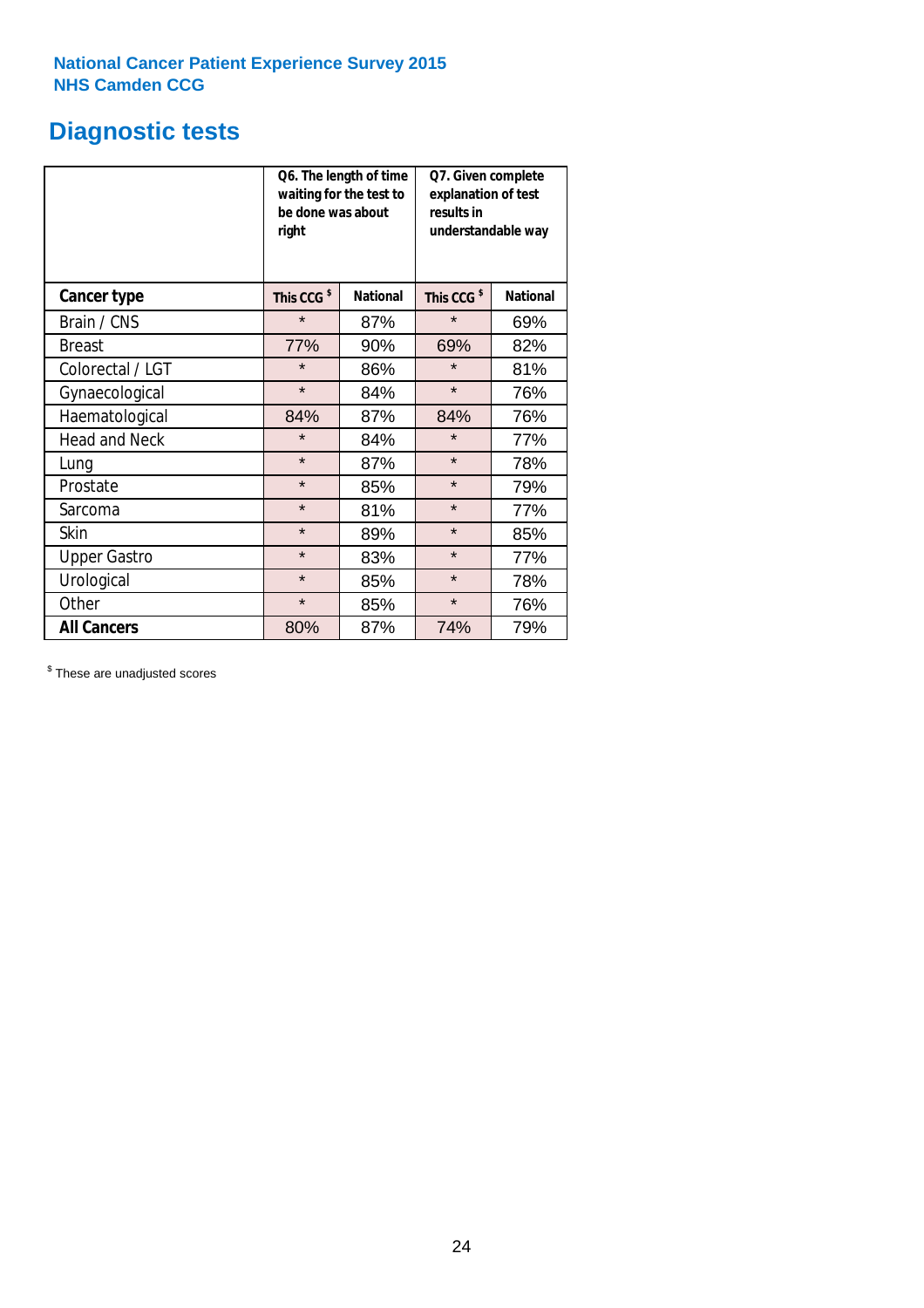### **Finding out what was wrong with you**

|                      | Q8. Patient told they<br>could bring a family<br>member or friend<br>when first told they<br>had cancer |                 | Q9. Patient felt they<br>were told sensitively<br>that they had cancer |                 | Q10. Patient<br>completely understood<br>the explanation of<br>what was wrong |                 | Q11. Patient given<br>easy to understand<br>written information<br>about the type of<br>cancer they had |                 |
|----------------------|---------------------------------------------------------------------------------------------------------|-----------------|------------------------------------------------------------------------|-----------------|-------------------------------------------------------------------------------|-----------------|---------------------------------------------------------------------------------------------------------|-----------------|
| Cancer type          | This CCG <sup>\$</sup>                                                                                  | <b>National</b> | This CCG <sup>\$</sup>                                                 | <b>National</b> | This CCG <sup>\$</sup>                                                        | <b>National</b> | This CCG <sup>\$</sup>                                                                                  | <b>National</b> |
| Brain / CNS          | $\star$                                                                                                 | 85%             | $\star$                                                                | 79%             | $\star$                                                                       | 60%             | $\star$                                                                                                 | 62%             |
| <b>Breast</b>        | 81%                                                                                                     | 83%             | 88%                                                                    | 88%             | 79%                                                                           | 78%             | 68%                                                                                                     | 76%             |
| Colorectal / LGT     | $\star$                                                                                                 | 83%             | $\star$                                                                | 85%             | $\star$                                                                       | 79%             | $\star$                                                                                                 | 71%             |
| Gynaecological       | $\star$                                                                                                 | 75%             | $\star$                                                                | 83%             | $\star$                                                                       | 73%             | $\star$                                                                                                 | 69%             |
| Haematological       | 90%                                                                                                     | 75%             | 88%                                                                    | 83%             | 76%                                                                           | 60%             | 74%                                                                                                     | 74%             |
| <b>Head and Neck</b> | $\star$                                                                                                 | 73%             | $\star$                                                                | 85%             | $\star$                                                                       | 75%             | $\star$                                                                                                 | 61%             |
| Lung                 | $\star$                                                                                                 | 80%             | $\star$                                                                | 83%             | $\star$                                                                       | 75%             | $\star$                                                                                                 | 66%             |
| Prostate             | $\star$                                                                                                 | 80%             | $\star$                                                                | 84%             | $\star$                                                                       | 78%             | $\star$                                                                                                 | 80%             |
| Sarcoma              | $\star$                                                                                                 | 77%             | $\star$                                                                | 82%             | $\star$                                                                       | 63%             | $\star$                                                                                                 | 61%             |
| Skin                 | n.a.                                                                                                    | 71%             | $\star$                                                                | 90%             | $\star$                                                                       | 83%             | $\star$                                                                                                 | 84%             |
| <b>Upper Gastro</b>  | $\star$                                                                                                 | 79%             | $\star$                                                                | 79%             | $\star$                                                                       | 72%             | $\star$                                                                                                 | 64%             |
| Urological           | $\star$                                                                                                 | 74%             | $\star$                                                                | 82%             | $\star$                                                                       | 76%             | $\star$                                                                                                 | 71%             |
| Other                | $\star$                                                                                                 | 77%             | $\star$                                                                | 82%             | $\star$                                                                       | 72%             | $\star$                                                                                                 | 61%             |
| <b>All Cancers</b>   | 85%                                                                                                     | 79%             | 84%                                                                    | 84%             | 76%                                                                           | 73%             | 70%                                                                                                     | 72%             |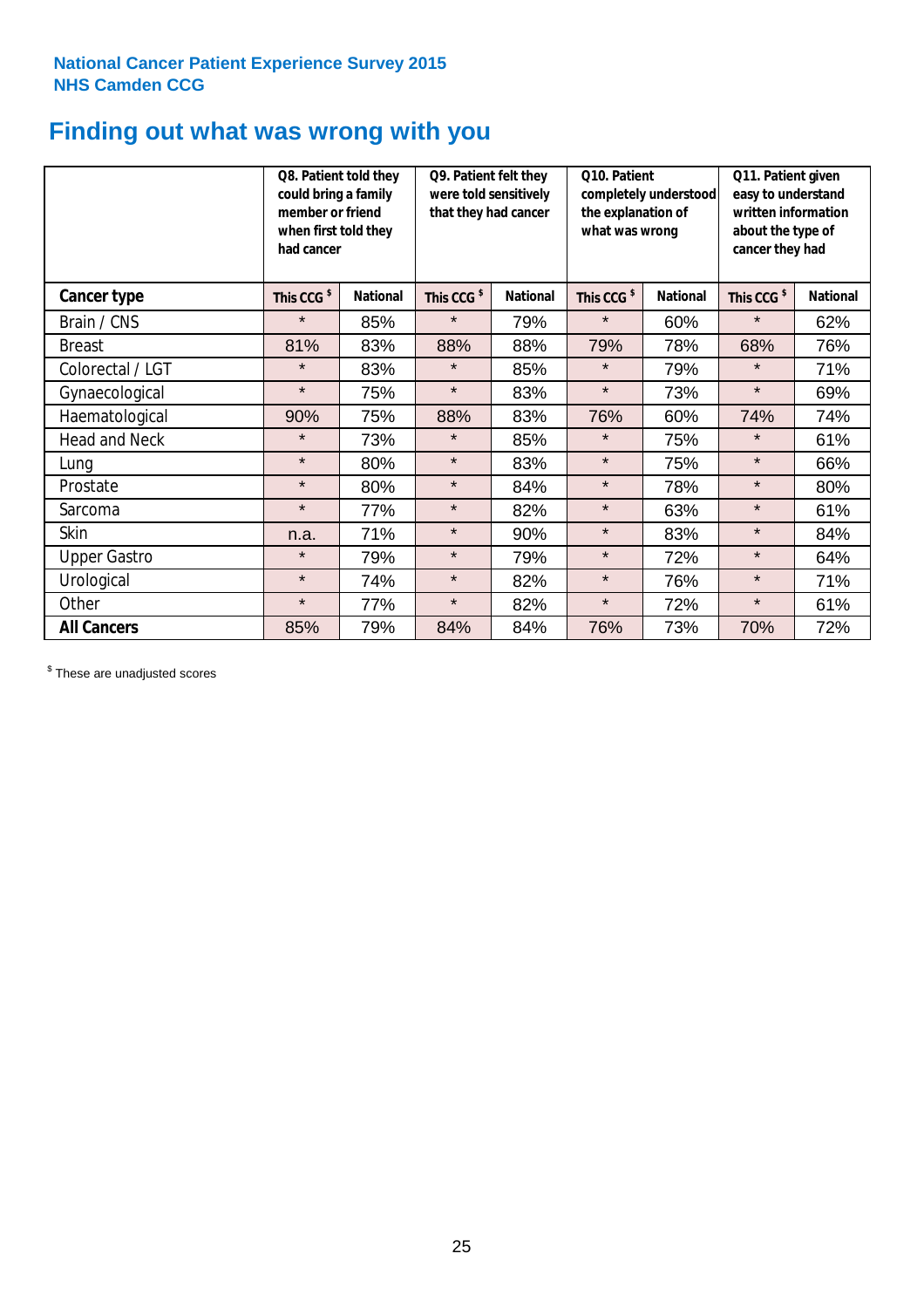## **Deciding the best treatment for you**

|                      | were completely<br>explained | Q12. Patient felt that<br>Q13. Possible side<br>effects explained in an<br>treatment options<br>understandable way |                        |                 | Q14. Patient given<br>practical advice and<br>support in dealing with<br>side effects of<br>treatment |                 |  |
|----------------------|------------------------------|--------------------------------------------------------------------------------------------------------------------|------------------------|-----------------|-------------------------------------------------------------------------------------------------------|-----------------|--|
| <b>Cancer type</b>   | This CCG <sup>\$</sup>       | <b>National</b>                                                                                                    | This CCG <sup>\$</sup> | <b>National</b> | This CCG <sup>\$</sup>                                                                                | <b>National</b> |  |
| Brain / CNS          | $\star$                      | 80%                                                                                                                | $\star$                | 71%             | $\star$                                                                                               | 62%             |  |
| <b>Breast</b>        | 74%                          | 84%                                                                                                                | 76%                    | 76%             | 72%                                                                                                   | 69%             |  |
| Colorectal / LGT     | $\star$                      | 85%                                                                                                                | $\star$                | 75%             | $\star$                                                                                               | 68%             |  |
| Gynaecological       | $\star$                      | 84%                                                                                                                | $\star$                | 76%             | $\star$                                                                                               | 68%             |  |
| Haematological       | 82%                          | 81%                                                                                                                | 81%                    | 69%             | 68%                                                                                                   | 65%             |  |
| <b>Head and Neck</b> | $\star$                      | 85%                                                                                                                | $\star$                | 72%             | $\star$                                                                                               | 67%             |  |
| Lung                 | $\star$                      | 84%                                                                                                                | $\star$                | 74%             | $\star$                                                                                               | 69%             |  |
| Prostate             | $\star$                      | 80%                                                                                                                | $\star$                | 71%             | $\star$                                                                                               | 61%             |  |
| Sarcoma              | $\star$                      | 82%                                                                                                                | $\star$                | 75%             | $\star$                                                                                               | 66%             |  |
| Skin                 | $\star$                      | 88%                                                                                                                | $\star$                | 75%             | $\star$                                                                                               | 74%             |  |
| <b>Upper Gastro</b>  | $\star$                      | 83%                                                                                                                | $\star$                | 72%             | $\star$                                                                                               | 66%             |  |
| Urological           | $\star$                      | 80%                                                                                                                | $\star$                | 69%             | $\star$                                                                                               | 61%             |  |
| Other                | $\star$                      | 80%                                                                                                                | $\star$                | 72%             | $\star$                                                                                               | 64%             |  |
| <b>All Cancers</b>   | 79%                          | 83%                                                                                                                | 75%                    | 73%             | 68%                                                                                                   | 66%             |  |

|                      | in the future          | Q15. Patient definitely<br>told about side effects<br>that could affect them | Q16. Patient definitely<br>involved in decisions<br>about care and<br>treatment |                 |  |
|----------------------|------------------------|------------------------------------------------------------------------------|---------------------------------------------------------------------------------|-----------------|--|
| <b>Cancer type</b>   | This CCG <sup>\$</sup> | <b>National</b>                                                              | This CCG <sup>\$</sup>                                                          | <b>National</b> |  |
| Brain / CNS          | $\star$                | 56%                                                                          | $\star$                                                                         | 74%             |  |
| <b>Breast</b>        | 51%                    | 55%                                                                          | 69%                                                                             | 79%             |  |
| Colorectal / LGT     | $\star$                | 56%                                                                          | $\star$                                                                         | 79%             |  |
| Gynaecological       | $\star$                | 54%                                                                          |                                                                                 | 76%             |  |
| Haematological       | 56%                    | 50%                                                                          |                                                                                 | 77%             |  |
| <b>Head and Neck</b> | $\star$                | 58%                                                                          | $\star$                                                                         | 76%             |  |
| Lung                 | $\star$                | 54%                                                                          | $\star$                                                                         | 78%             |  |
| Prostate             | $\star$                | 63%                                                                          | $\star$                                                                         | 79%             |  |
| Sarcoma              | $\star$                | 54%                                                                          | $\star$                                                                         | 77%             |  |
| Skin                 | $\star$                | 66%                                                                          | $\star$                                                                         | 86%             |  |
| <b>Upper Gastro</b>  | $\star$                | 53%                                                                          | $\star$                                                                         | 77%             |  |
| Urological           | $\star$                | 52%                                                                          | $\star$                                                                         | 75%             |  |
| Other                | $\star$                | 51%                                                                          | $\star$                                                                         | 75%             |  |
| <b>All Cancers</b>   | 57%                    | 54%                                                                          | 73%                                                                             | 78%             |  |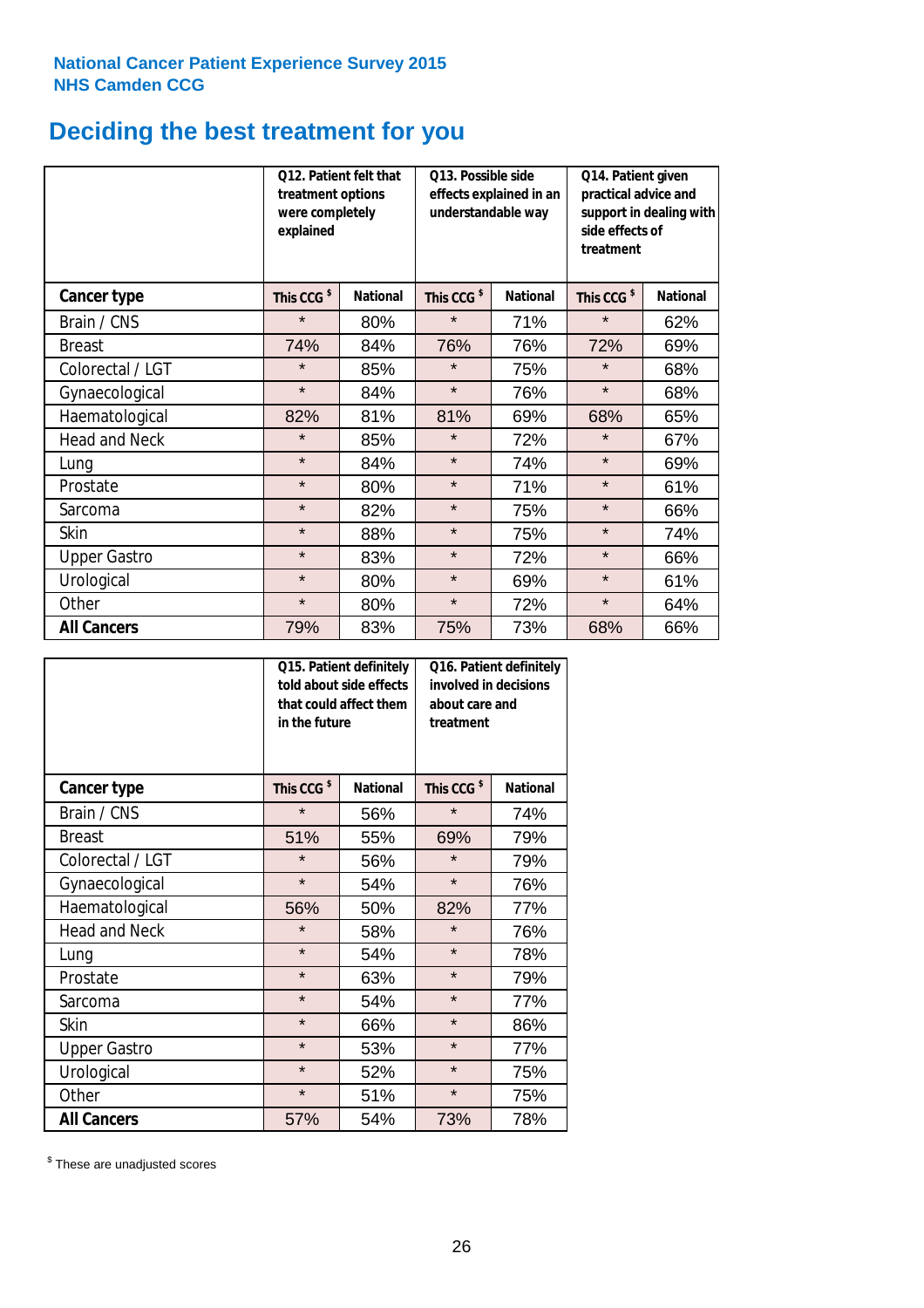### **Clinical Nurse Specialist**

|                      | would support them<br>through their<br>treatment | Q17. Patient given the<br>name of the CNS who | Q18. Patient found it<br>easy to contact their<br><b>CNS</b> |                 | <b>Q19. Get</b><br>understandable<br>answers to important<br>questions all or most<br>of the time |                 |  |
|----------------------|--------------------------------------------------|-----------------------------------------------|--------------------------------------------------------------|-----------------|---------------------------------------------------------------------------------------------------|-----------------|--|
| <b>Cancer type</b>   | This CCG <sup>\$</sup>                           | <b>National</b>                               | This CCG <sup>\$</sup>                                       | <b>National</b> | This CCG <sup>\$</sup>                                                                            | <b>National</b> |  |
| Brain / CNS          | $\star$                                          | 95%                                           | $\star$                                                      | 84%             | $\star$                                                                                           | 85%             |  |
| <b>Breast</b>        | 98%                                              | 94%                                           | 73%                                                          | 85%             | 82%                                                                                               | 88%             |  |
| Colorectal / LGT     | $\star$                                          | 91%                                           | $\star$                                                      | 88%             | $\star$                                                                                           | 90%             |  |
| Gynaecological       | $\star$                                          | 93%                                           | $\star$                                                      | 86%             | $\star$                                                                                           | 87%             |  |
| Haematological       | 100%                                             | 89%                                           | 85%                                                          | 89%             | 94%                                                                                               | 90%             |  |
| <b>Head and Neck</b> | $\star$                                          | 88%                                           | $\star$                                                      | 86%             | $\star$                                                                                           | 88%             |  |
| Lung                 | $\star$                                          | 93%                                           | $\star$                                                      | 89%             | $\star$                                                                                           | 89%             |  |
| Prostate             | $\star$                                          | 89%                                           | $\star$                                                      | 83%             | $\star$                                                                                           | 88%             |  |
| Sarcoma              | $\star$                                          | 87%                                           | $\star$                                                      | 86%             | $\star$                                                                                           | 88%             |  |
| Skin                 | $\star$                                          | 88%                                           | $\star$                                                      | 90%             | $\star$                                                                                           | 92%             |  |
| <b>Upper Gastro</b>  | $\star$                                          | 92%                                           | $\star$                                                      | 87%             | $\star$                                                                                           | 88%             |  |
| Urological           | $\star$                                          | 80%                                           | $\star$                                                      | 85%             | $\star$                                                                                           | 88%             |  |
| Other                | $\star$                                          | 86%                                           | $\star$                                                      | 86%             | $\star$                                                                                           | 87%             |  |
| <b>All Cancers</b>   | 96%                                              | 90%                                           | 75%                                                          | 87%             | 85%                                                                                               | 88%             |  |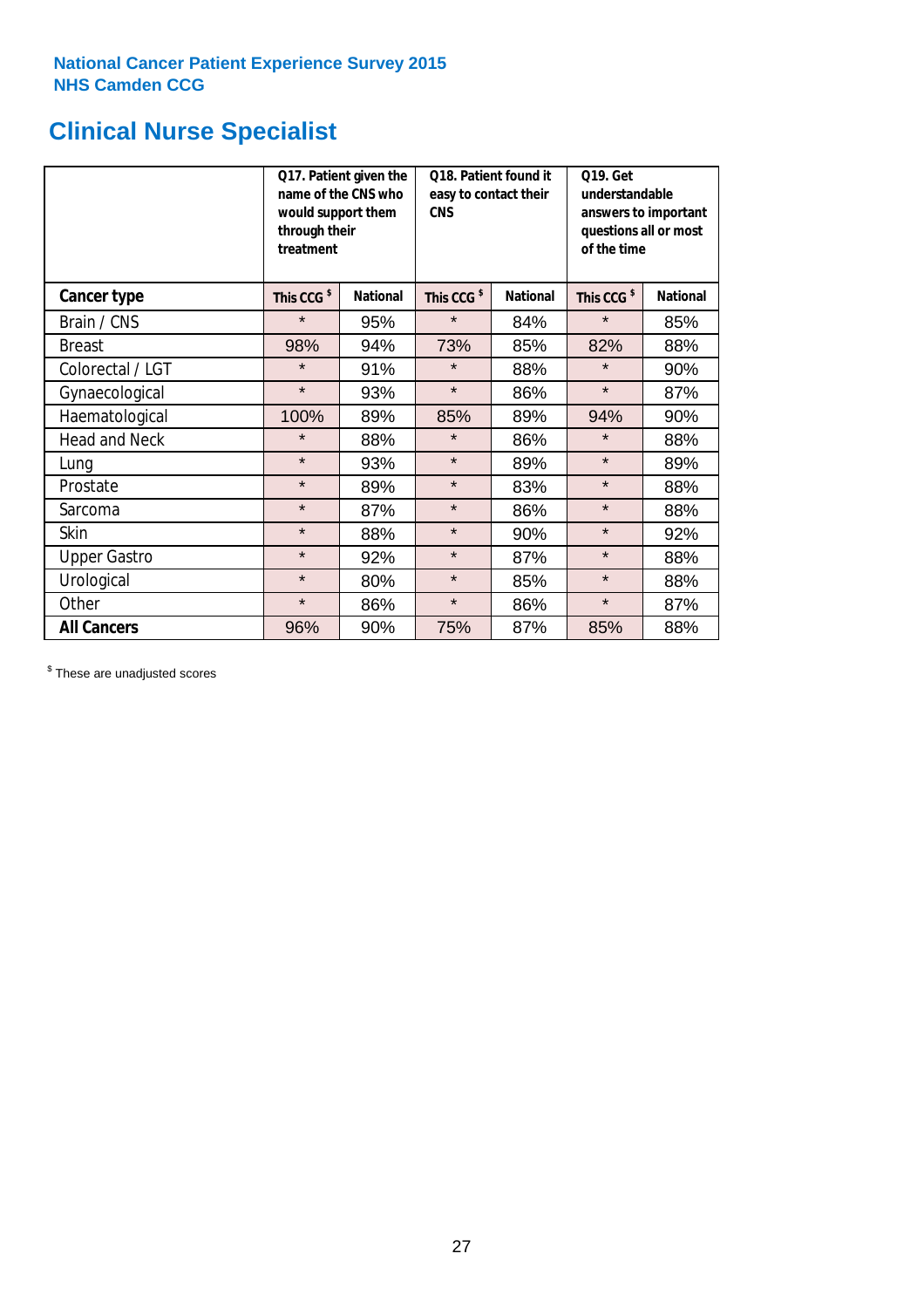## **Support for people with cancer**

|                      | Q20. Hospital staff<br>gave information | about support groups | Q21. Hospital staff<br>gave information<br>about impact cancer<br>could have on day to<br>day activities |                 | Q22. Hospital staff<br>gave information on<br>getting financial help |                 | Q23. Hospital staff told<br>patient they could get<br>free prescriptions |                 |
|----------------------|-----------------------------------------|----------------------|----------------------------------------------------------------------------------------------------------|-----------------|----------------------------------------------------------------------|-----------------|--------------------------------------------------------------------------|-----------------|
| Cancer type          | This CCG <sup>\$</sup>                  | <b>National</b>      | This CCG <sup>\$</sup>                                                                                   | <b>National</b> | This CCG <sup>\$</sup>                                               | <b>National</b> | This CCG <sup>\$</sup>                                                   | <b>National</b> |
| Brain / CNS          | $\star$                                 | 85%                  | $\star$                                                                                                  | 80%             | $\star$                                                              | 72%             | $\star$                                                                  | 79%             |
| <b>Breast</b>        | 89%                                     | 88%                  | 88%                                                                                                      | 85%             | 70%                                                                  | 60%             | 82%                                                                      | 80%             |
| Colorectal / LGT     | $\star$                                 | 82%                  | $\star$                                                                                                  | 82%             | $\star$                                                              | 52%             | $\star$                                                                  | 83%             |
| Gynaecological       | $\star$                                 | 83%                  | $\star$                                                                                                  | 81%             | $\star$                                                              | 58%             | $\star$                                                                  | 76%             |
| Haematological       | 100%                                    | 82%                  | 93%                                                                                                      | 82%             | 68%                                                                  | 56%             | 92%                                                                      | 86%             |
| <b>Head and Neck</b> | $\star$                                 | 83%                  | $\star$                                                                                                  | 80%             | $\star$                                                              | 55%             | $\star$                                                                  | 80%             |
| Lung                 | $\star$                                 | 82%                  | $\star$                                                                                                  | 80%             | $\star$                                                              | 68%             | $\star$                                                                  | 85%             |
| Prostate             | $\star$                                 | 85%                  | $\star$                                                                                                  | 81%             | $\star$                                                              | 41%             | $\star$                                                                  | 76%             |
| Sarcoma              | $\star$                                 | 82%                  | $\star$                                                                                                  | 80%             | $\star$                                                              | 57%             | $\star$                                                                  | 75%             |
| Skin                 | $\star$                                 | 85%                  | $\star$                                                                                                  | 85%             | n.a.                                                                 | 51%             | $\star$                                                                  | 65%             |
| <b>Upper Gastro</b>  | $\star$                                 | 82%                  | $\star$                                                                                                  | 78%             | $\star$                                                              | 57%             | $\star$                                                                  | 83%             |
| Urological           | $\star$                                 | 71%                  | $\star$                                                                                                  | 70%             | $\star$                                                              | 33%             | $\star$                                                                  | 69%             |
| Other                | $\star$                                 | 80%                  | $\star$                                                                                                  | 77%             | $\star$                                                              | 53%             | $\star$                                                                  | 79%             |
| <b>All Cancers</b>   | 89%                                     | 83%                  | 85%                                                                                                      | 81%             | 60%                                                                  | 55%             | 82%                                                                      | 80%             |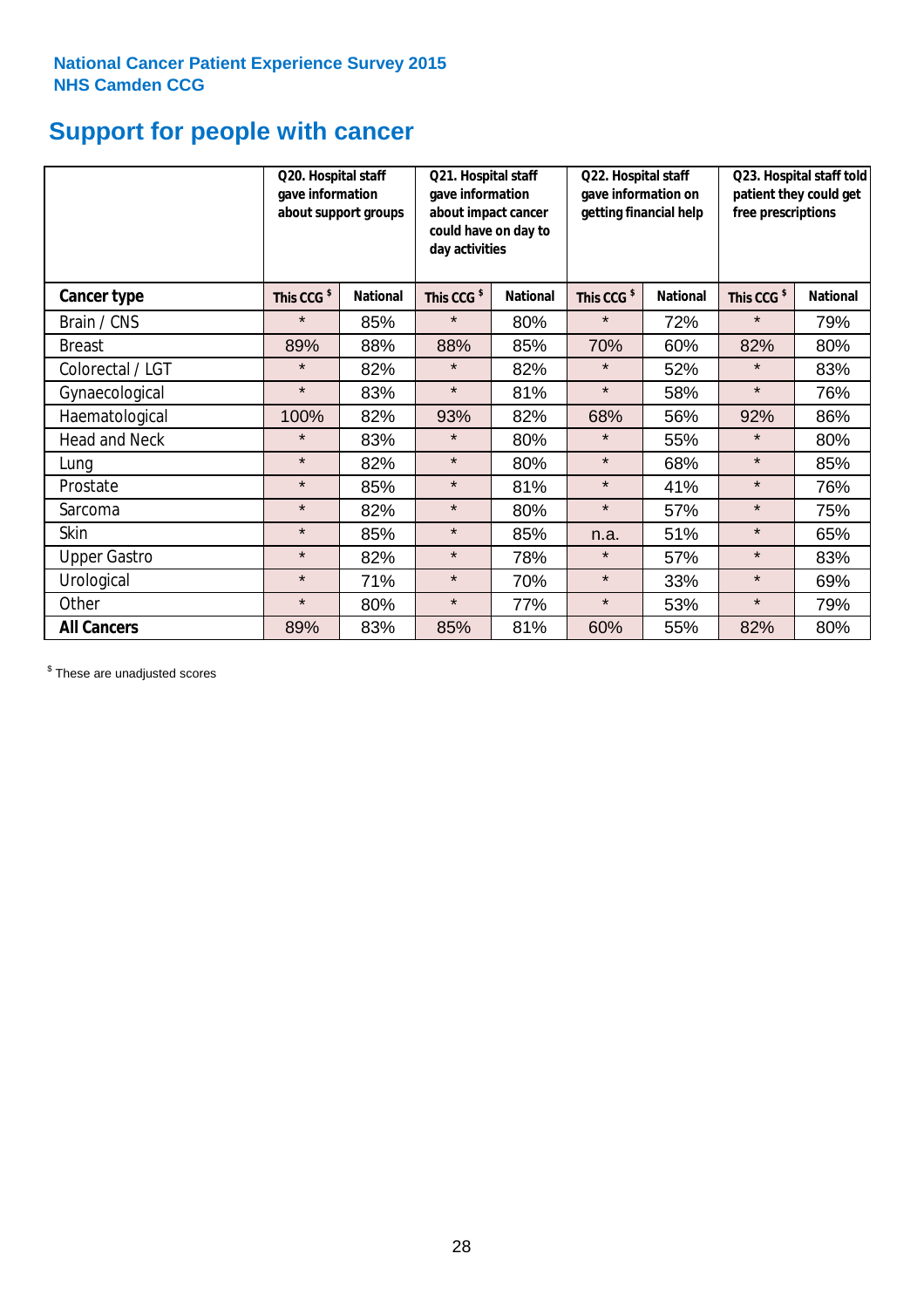### **Operations**

|                      | Q26. Staff explained<br>how operation had<br>gone in<br>understandable way |                 |  |  |  |
|----------------------|----------------------------------------------------------------------------|-----------------|--|--|--|
| <b>Cancer type</b>   | This CCG <sup>\$</sup>                                                     | <b>National</b> |  |  |  |
| Brain / CNS          | $\star$                                                                    | 75%             |  |  |  |
| <b>Breast</b>        | 74%                                                                        | 77%             |  |  |  |
| Colorectal / LGT     | $\star$                                                                    | 81%             |  |  |  |
| Gynaecological       | $\star$                                                                    | 79%             |  |  |  |
| Haematological       | $\star$                                                                    | 75%             |  |  |  |
| <b>Head and Neck</b> | $\star$                                                                    | 77%             |  |  |  |
| Lung                 | $\star$                                                                    | 76%             |  |  |  |
| Prostate             | $\star$                                                                    | 76%             |  |  |  |
| Sarcoma              | $\star$                                                                    | 80%             |  |  |  |
| Skin                 | $\star$                                                                    | 84%             |  |  |  |
| <b>Upper Gastro</b>  | $\star$                                                                    | 81%             |  |  |  |
| Urological           | $\star$<br>74%                                                             |                 |  |  |  |
| Other                | $\star$<br>78%                                                             |                 |  |  |  |
| <b>All Cancers</b>   | 78%<br>78%                                                                 |                 |  |  |  |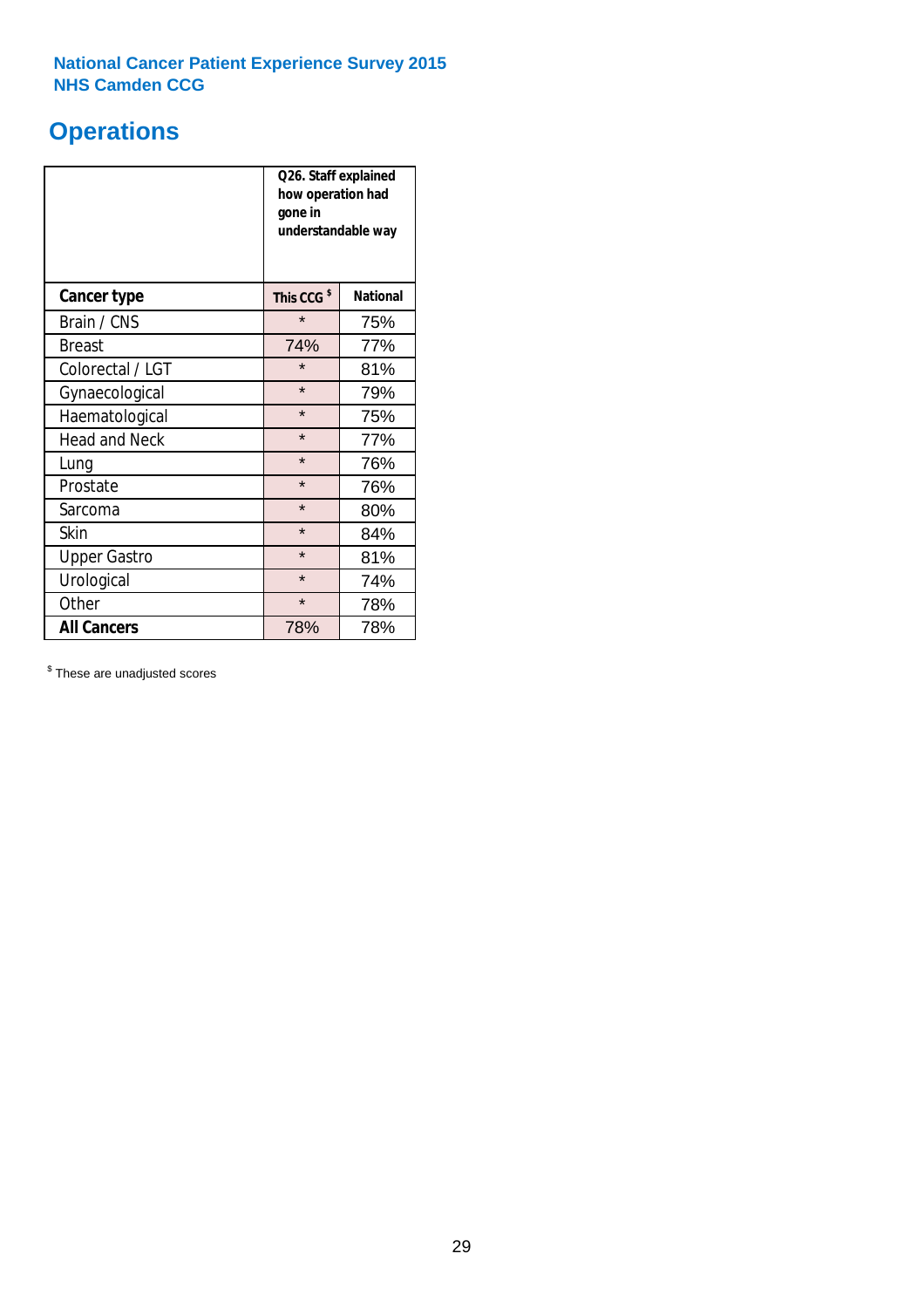## **Hospital care as an inpatient (Part 1 of 2)**

|                      | or nurses did not talk<br>they were not there | Q28. Groups of doctors<br>in front of patient as if | Q29. Patient had<br>confidence and trust in<br>all doctors treating<br>them |                 | Q30. Patient's family<br>or someone close<br>definitely had<br>opportunity to talk to<br>doctor |                 | Q31. Patient had<br>confidence and trust in<br>all ward nurses |                 |
|----------------------|-----------------------------------------------|-----------------------------------------------------|-----------------------------------------------------------------------------|-----------------|-------------------------------------------------------------------------------------------------|-----------------|----------------------------------------------------------------|-----------------|
| Cancer type          | This CCG <sup>\$</sup>                        | <b>National</b>                                     | This CCG <sup>\$</sup>                                                      | <b>National</b> | This CCG <sup>\$</sup>                                                                          | <b>National</b> | This CCG <sup>\$</sup>                                         | <b>National</b> |
| Brain / CNS          | n.a.                                          | 68%                                                 | n.a.                                                                        | 78%             | n.a.                                                                                            | 65%             | n.a.                                                           | 67%             |
| <b>Breast</b>        | 81%                                           | 89%                                                 | 77%                                                                         | 86%             | 67%                                                                                             | 73%             | 61%                                                            | 74%             |
| Colorectal / LGT     | $\star$                                       | 75%                                                 | $\star$                                                                     | 85%             | $\star$                                                                                         | 72%             | $\star$                                                        | 68%             |
| Gynaecological       | $\star$                                       | 84%                                                 | $\star$                                                                     | 86%             | $\star$                                                                                         | 71%             | $\star$                                                        | 69%             |
| Haematological       | $\star$                                       | 80%                                                 | $\star$                                                                     | 81%             | $\star$                                                                                         | 75%             | $\star$                                                        | 73%             |
| <b>Head and Neck</b> | $\star$                                       | 79%                                                 | $\star$                                                                     | 85%             | $\star$                                                                                         | 73%             | $\star$                                                        | 72%             |
| Lung                 | $\star$                                       | 75%                                                 | $\star$                                                                     | 82%             | $\star$                                                                                         | 71%             | $\star$                                                        | 73%             |
| Prostate             | $\star$                                       | 84%                                                 | $\star$                                                                     | 87%             | $\star$                                                                                         | 72%             | $\star$                                                        | 75%             |
| Sarcoma              | $\star$                                       | 82%                                                 | $\star$                                                                     | 85%             | n.a.                                                                                            | 75%             | $\star$                                                        | 70%             |
| Skin                 | n.a.                                          | 85%                                                 | n.a.                                                                        | 90%             | n.a.                                                                                            | 79%             | n.a.                                                           | 84%             |
| <b>Upper Gastro</b>  | $\star$                                       | 75%                                                 | $\star$                                                                     | 83%             | $\star$                                                                                         | 72%             | $\star$                                                        | 70%             |
| Urological           | $\star$                                       | 80%                                                 | $\star$                                                                     | 84%             | $\star$                                                                                         | 67%             | $\star$                                                        | 75%             |
| Other                | $\star$                                       | 79%                                                 | $\star$                                                                     | 79%             | $\star$                                                                                         | 70%             | $\star$                                                        | 69%             |
| <b>All Cancers</b>   | 80%                                           | 81%                                                 | 80%                                                                         | 84%             | 75%                                                                                             | 72%             | 64%                                                            | 72%             |

|                      | on duty                | Q32. Always / nearly<br>always enough nurses |                        | Q33. All staff asked<br>patient what name<br>they preferred to be<br>called by |                        | Q34. Always given<br>enough privacy when<br>discussing condition or<br>treatment |                        | Q35. Patient was able<br>to discuss worries or<br>fears with staff during<br>visit |  |
|----------------------|------------------------|----------------------------------------------|------------------------|--------------------------------------------------------------------------------|------------------------|----------------------------------------------------------------------------------|------------------------|------------------------------------------------------------------------------------|--|
| <b>Cancer type</b>   | This CCG <sup>\$</sup> | <b>National</b>                              | This CCG <sup>\$</sup> | <b>National</b>                                                                | This CCG <sup>\$</sup> | <b>National</b>                                                                  | This CCG <sup>\$</sup> | <b>National</b>                                                                    |  |
| Brain / CNS          | n.a.                   | 64%                                          | n.a.                   | 69%                                                                            | n.a.                   | 80%                                                                              | n.a.                   | 44%                                                                                |  |
| <b>Breast</b>        | 65%                    | 69%                                          | 39%                    | 60%                                                                            | 87%                    | 86%                                                                              | 43%                    | 53%                                                                                |  |
| Colorectal / LGT     | $\star$                | 61%                                          | $\star$                | 70%                                                                            | $\star$                | 84%                                                                              | $\star$                | 54%                                                                                |  |
| Gynaecological       | $\star$                | 65%                                          | $\star$                | 63%                                                                            | $\star$                | 82%                                                                              | $\star$                | 50%                                                                                |  |
| Haematological       | $\star$                | 63%                                          | $\star$                | 67%                                                                            | $\star$                | 86%                                                                              | $\star$                | 55%                                                                                |  |
| <b>Head and Neck</b> | $\star$                | 67%                                          | $\star$                | 66%                                                                            | $\star$                | 85%                                                                              | $\star$                | 50%                                                                                |  |
| Lung                 | $\star$                | 68%                                          | $\star$                | 71%                                                                            | $\star$                | 84%                                                                              | $\star$                | 49%                                                                                |  |
| Prostate             | $\star$                | 71%                                          | $\star$                | 67%                                                                            | $\star$                | 87%                                                                              | $\star$                | 52%                                                                                |  |
| Sarcoma              | $\star$                | 68%                                          | $\star$                | 71%                                                                            | $\star$                | 87%                                                                              | n.a.                   | 52%                                                                                |  |
| Skin                 | n.a.                   | 81%                                          | n.a.                   | 67%                                                                            | n.a.                   | 89%                                                                              | n.a.                   | 61%                                                                                |  |
| <b>Upper Gastro</b>  | $\star$                | 62%                                          | $\star$                | 75%                                                                            | $\star$                | 83%                                                                              | $\star$                | 53%                                                                                |  |
| Urological           | $\star$                | 68%                                          | $\star$                | 71%                                                                            | $\star$                | 84%                                                                              | $\star$                | 46%                                                                                |  |
| Other                | $\star$                | 62%                                          | $\star$                | 66%                                                                            | $\star$                | 82%                                                                              | $\star$                | 48%                                                                                |  |
| <b>All Cancers</b>   | 66%                    | 66%                                          | 49%                    | 67%                                                                            | 89%                    | 85%                                                                              | 49%                    | 52%                                                                                |  |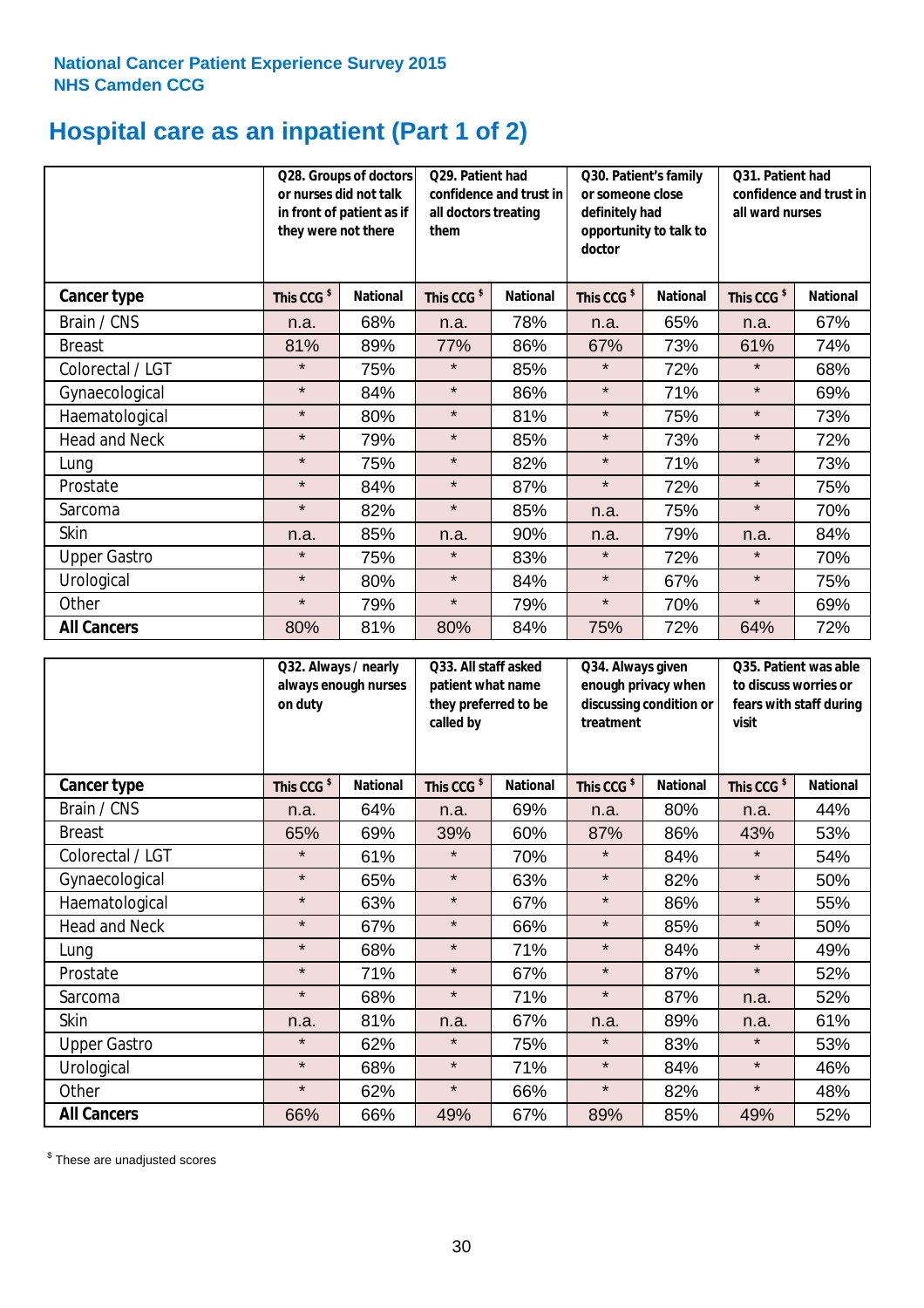## **Hospital care as an inpatient (Part 2 of 2)**

|                      | Q36. Hospital staff<br>definitely did<br>everything to help<br>control pain |                 | Q37. Always treated<br>with respect and<br>dignity by staff |                 | Q38. Given clear<br>written information<br>about what should /<br>should not do post<br>discharge |                 | Q39. Staff told patient<br>who to contact if<br>worried post discharge |                 |
|----------------------|-----------------------------------------------------------------------------|-----------------|-------------------------------------------------------------|-----------------|---------------------------------------------------------------------------------------------------|-----------------|------------------------------------------------------------------------|-----------------|
| Cancer type          | This CCG <sup>\$</sup>                                                      | <b>National</b> | This CCG <sup>\$</sup>                                      | <b>National</b> | This CCG <sup>\$</sup>                                                                            | <b>National</b> | This CCG <sup>\$</sup>                                                 | <b>National</b> |
| Brain / CNS          | n.a.                                                                        | 82%             | n.a.                                                        | 84%             | n.a.                                                                                              | 79%             | n.a.                                                                   | 91%             |
| <b>Breast</b>        | 92%                                                                         | 86%             | 87%                                                         | 88%             | 85%                                                                                               | 90%             | 97%                                                                    | 95%             |
| Colorectal / LGT     | $\star$                                                                     | 84%             | $\star$                                                     | 86%             | $\star$                                                                                           | 83%             | $\star$                                                                | 94%             |
| Gynaecological       | $\star$                                                                     | 83%             | $\star$                                                     | 85%             | $\star$                                                                                           | 86%             | $\star$                                                                | 93%             |
| Haematological       | $\star$                                                                     | 84%             | $\star$                                                     | 89%             | $\star$                                                                                           | 79%             | $\star$                                                                | 95%             |
| <b>Head and Neck</b> | $\star$                                                                     | 84%             | $\star$                                                     | 88%             | $\star$                                                                                           | 86%             | $\star$                                                                | 92%             |
| Lung                 | $\star$                                                                     | 83%             | $\star$                                                     | 87%             | $\star$                                                                                           | 81%             | $\star$                                                                | 92%             |
| Prostate             | $\star$                                                                     | 85%             | $\star$                                                     | 91%             | $\star$                                                                                           | 87%             | $\star$                                                                | 94%             |
| Sarcoma              | $\star$                                                                     | 86%             | $\star$                                                     | 91%             | $\star$                                                                                           | 83%             | $\star$                                                                | 94%             |
| Skin                 | n.a.                                                                        | 88%             | n.a.                                                        | 93%             | n.a.                                                                                              | 91%             | n.a.                                                                   | 97%             |
| <b>Upper Gastro</b>  | $\star$                                                                     | 83%             | $\star$                                                     | 86%             | $\star$                                                                                           | 79%             | $\star$                                                                | 93%             |
| Urological           | $\star$                                                                     | 80%             | $\star$                                                     | 88%             | $\star$                                                                                           | 83%             | $\star$                                                                | 90%             |
| Other                | $\star$                                                                     | 82%             | $\star$                                                     | 85%             | $\star$                                                                                           | 80%             | $\star$                                                                | 92%             |
| <b>All Cancers</b>   | 85%                                                                         | 84%             | 88%                                                         | 87%             | 79%                                                                                               | 84%             | 92%                                                                    | 94%             |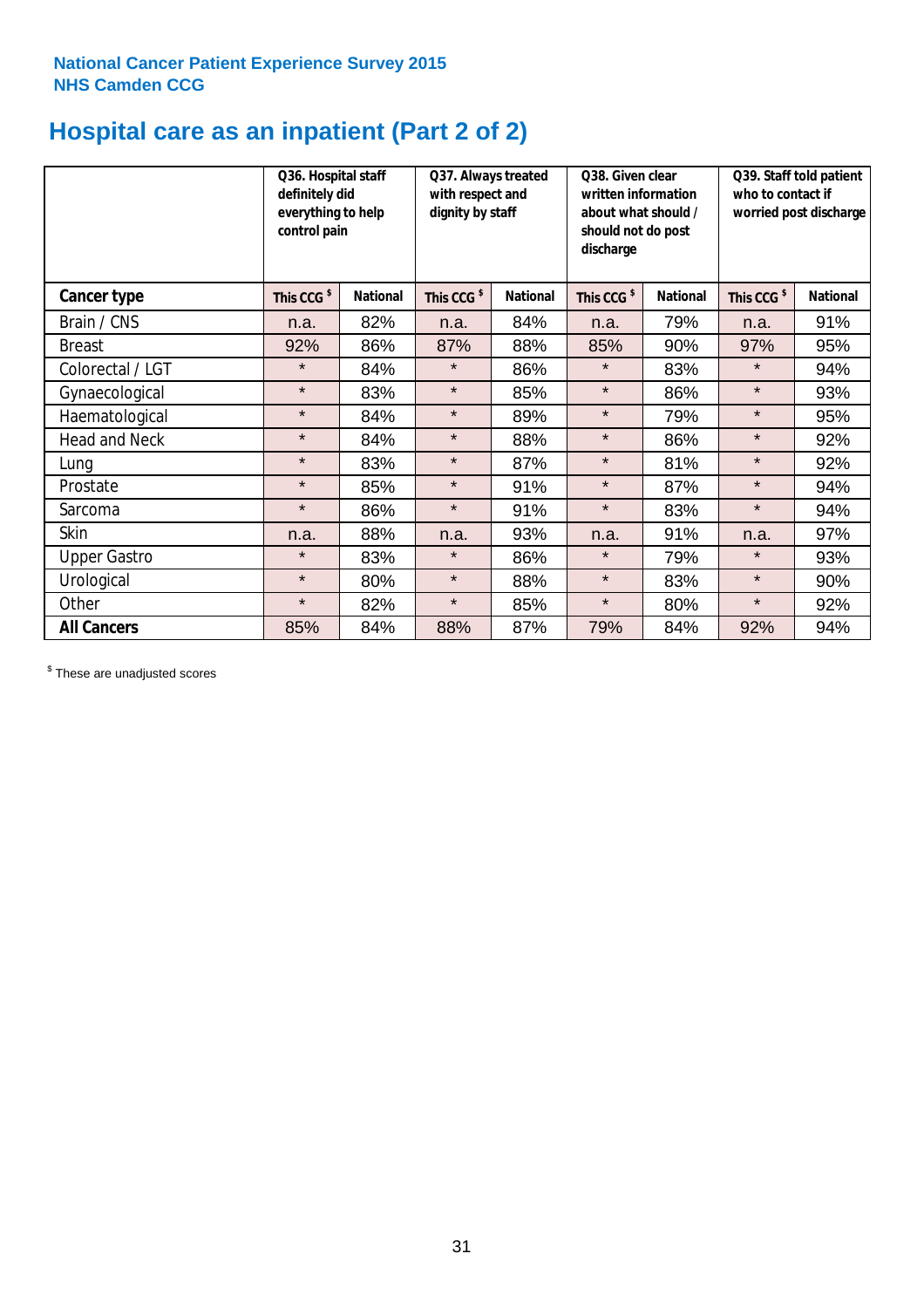## **Hospital care as a day patient / outpatient**

|                      | to discuss worries or<br>visit | Q41. Patient was able<br>fears with staff during | Q42. Doctor had the<br>right notes and other<br>documentation with<br>them |                 | Q45. Patient given<br>understandable<br>patient had all<br>information needed<br>information about<br>about radiotherapy<br>whether radiotherapy<br>treatment<br>was working |                 | Q44. Beforehand        |                 |  |
|----------------------|--------------------------------|--------------------------------------------------|----------------------------------------------------------------------------|-----------------|------------------------------------------------------------------------------------------------------------------------------------------------------------------------------|-----------------|------------------------|-----------------|--|
| Cancer type          | This CCG <sup>\$</sup>         | <b>National</b>                                  | This CCG <sup>\$</sup>                                                     | <b>National</b> | This CCG <sup>\$</sup>                                                                                                                                                       | <b>National</b> | This CCG <sup>\$</sup> | <b>National</b> |  |
| Brain / CNS          | $\star$                        | 65%                                              | $\star$                                                                    | 94%             | $\star$                                                                                                                                                                      | 85%             | $\star$                | 52%             |  |
| <b>Breast</b>        | 53%                            | 70%                                              | 97%                                                                        | 95%             | 86%                                                                                                                                                                          | 87%             | $\star$                | 60%             |  |
| Colorectal / LGT     | $\star$                        | 73%                                              | $\star$                                                                    | 95%             | $\star$                                                                                                                                                                      | 85%             | $\star$                | 55%             |  |
| Gynaecological       | $\star$                        | 70%                                              | $\star$                                                                    | 96%             | $\star$                                                                                                                                                                      | 85%             | $\star$                | 64%             |  |
| Haematological       | 79%                            | 74%                                              | 100%                                                                       | 97%             | $\star$                                                                                                                                                                      | 82%             | $\star$                | 64%             |  |
| <b>Head and Neck</b> | $\star$                        | 69%                                              | $\star$                                                                    | 95%             | $\star$                                                                                                                                                                      | 86%             | $\star$                | 60%             |  |
| Lung                 | $\star$                        | 69%                                              | $\star$                                                                    | 96%             | $\star$                                                                                                                                                                      | 86%             | $\star$                | 59%             |  |
| Prostate             | $\star$                        | 69%                                              | $\star$                                                                    | 95%             | $\star$                                                                                                                                                                      | 88%             | $\star$                | 61%             |  |
| Sarcoma              | $\star$                        | 68%                                              | $\star$                                                                    | 97%             | $\star$                                                                                                                                                                      | 88%             | $\star$                | 63%             |  |
| Skin                 | n.a.                           | 73%                                              | $\star$                                                                    | 96%             | n.a.                                                                                                                                                                         | 81%             | n.a.                   | 63%             |  |
| <b>Upper Gastro</b>  | $\star$                        | 68%                                              | $\star$                                                                    | 95%             | $\star$                                                                                                                                                                      | 85%             | $\star$                | 57%             |  |
| Urological           | $\star$                        | 65%                                              | $\star$                                                                    | 95%             | $\star$                                                                                                                                                                      | 81%             | $\star$                | 53%             |  |
| Other                | $\star$                        | 67%                                              | $\star$                                                                    | 95%             | $\star$                                                                                                                                                                      | 83%             | $\star$                | 59%             |  |
| <b>All Cancers</b>   | 65%                            | 70%                                              | 97%                                                                        | 96%             | 88%                                                                                                                                                                          | 86%             | 71%                    | 60%             |  |

|                      | O47. Beforehand<br>patient had all<br>information needed<br>treatment | about chemotherapy | Q48. Patient given<br>understandable<br>information about<br>whether<br>chemotherapy was<br>working |                 |
|----------------------|-----------------------------------------------------------------------|--------------------|-----------------------------------------------------------------------------------------------------|-----------------|
| <b>Cancer type</b>   | This CCG <sup>\$</sup>                                                | <b>National</b>    | This CCG <sup>\$</sup>                                                                              | <b>National</b> |
| Brain / CNS          | $\star$                                                               | 82%                | $\star$                                                                                             | 57%             |
| <b>Breast</b>        | 75%                                                                   | 83%                | 56%                                                                                                 | 62%             |
| Colorectal / LGT     | $\star$                                                               | 86%                | $\star$                                                                                             | 65%             |
| Gynaecological       | $\star$                                                               | 86%                | $\star$                                                                                             | 68%             |
| Haematological       | 92%                                                                   | 85%                | 67%                                                                                                 | 75%             |
| <b>Head and Neck</b> | $\star$                                                               | 80%                | $\star$                                                                                             | 52%             |
| Lung                 | $\star$                                                               | 85%                | $\star$                                                                                             | 68%             |
| Prostate             | $\star$                                                               | 83%                | $\star$                                                                                             | 69%             |
| Sarcoma              | n.a.                                                                  | 82%                | n.a.                                                                                                | 70%             |
| Skin                 | n.a.                                                                  | 92%                | n.a.                                                                                                | 80%             |
| <b>Upper Gastro</b>  | $\star$                                                               | 83%                | $\star$                                                                                             | 64%             |
| Urological           | $\star$                                                               | 83%                | $\star$                                                                                             | 66%             |
| Other                | $\star$                                                               | 85%                | $\star$                                                                                             | 70%             |
| <b>All Cancers</b>   | 85%                                                                   | 84%                | 65%                                                                                                 | 68%             |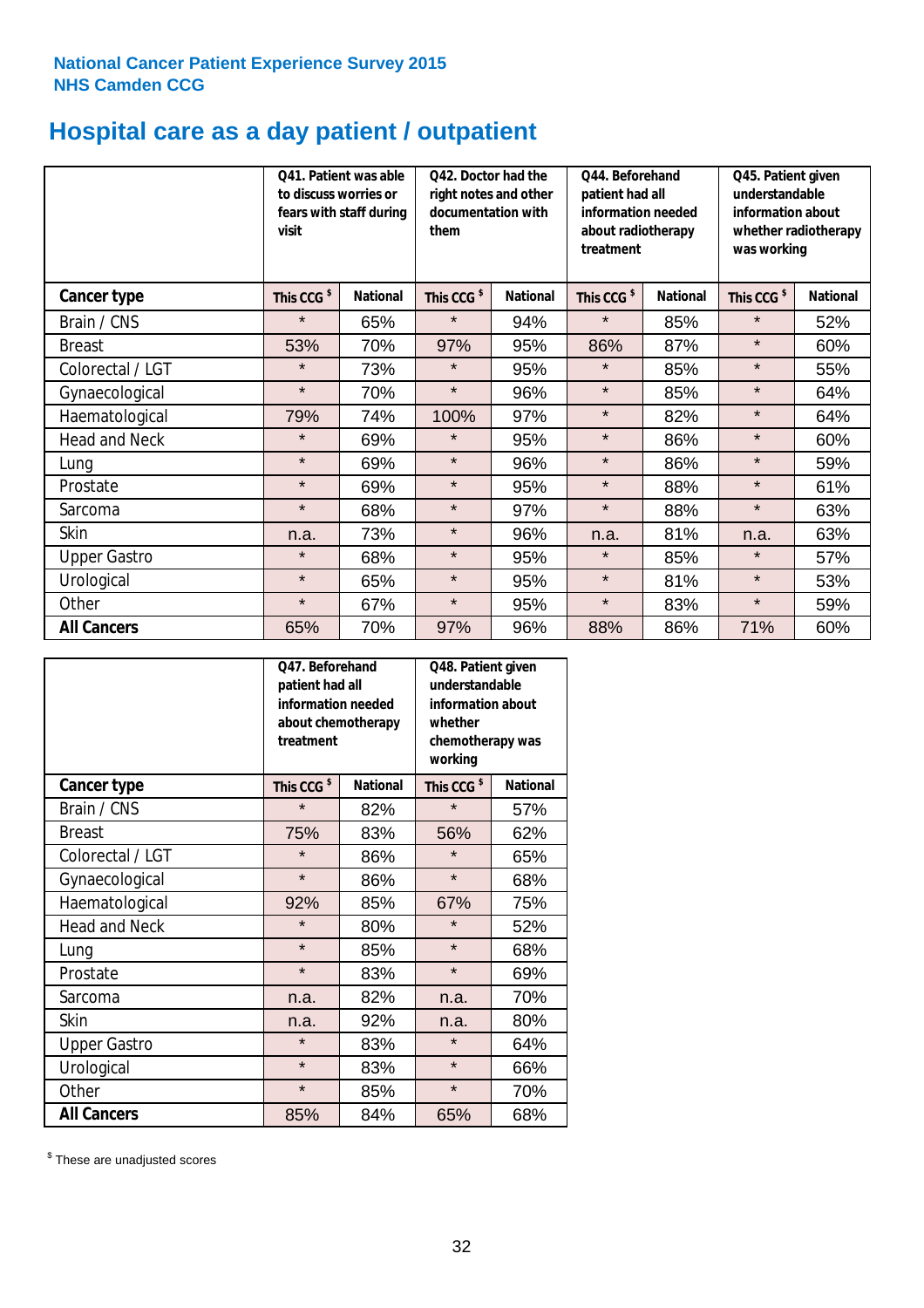### **Home care and support**

|                      | Q49. Hospital staff<br>gave family or<br>someone close all the<br>information needed to<br>treatment<br>help with care at home |                 | Q50. Patient definitely<br>given enough support<br>from health or social<br>services during |                 | Q51. Patient definitely<br>given enough support<br>from health or social<br>services after |                 |
|----------------------|--------------------------------------------------------------------------------------------------------------------------------|-----------------|---------------------------------------------------------------------------------------------|-----------------|--------------------------------------------------------------------------------------------|-----------------|
| <b>Cancer type</b>   | This CCG <sup>\$</sup>                                                                                                         | <b>National</b> | This CCG <sup>\$</sup>                                                                      | <b>National</b> | This CCG <sup>\$</sup>                                                                     | <b>National</b> |
| Brain / CNS          | $\star$                                                                                                                        | 56%             | $\star$                                                                                     | 44%             | n.a.                                                                                       | 44%             |
| <b>Breast</b>        | 49%                                                                                                                            | 57%             | $\star$                                                                                     | 54%             | $\star$                                                                                    | 40%             |
| Colorectal / LGT     | $\star$                                                                                                                        | 60%             | $\star$                                                                                     | 62%             | $\star$                                                                                    | 52%             |
| Gynaecological       | $\star$                                                                                                                        | 56%             | $\star$                                                                                     | 52%             | $\star$                                                                                    | 42%             |
| Haematological       | 77%                                                                                                                            | 60%             | $\star$                                                                                     | 52%             | $\star$                                                                                    | 43%             |
| <b>Head and Neck</b> | $\star$                                                                                                                        | 59%             | $\star$                                                                                     | 53%             | $\star$                                                                                    | 50%             |
| Lung                 | $\star$                                                                                                                        | 57%             | $\star$                                                                                     | 52%             | $\star$                                                                                    | 42%             |
| Prostate             | $\star$                                                                                                                        | 55%             | $\star$                                                                                     | 47%             | $\star$                                                                                    | 43%             |
| Sarcoma              | $\star$                                                                                                                        | 59%             | $\star$                                                                                     | 58%             | $\star$                                                                                    | 53%             |
| Skin                 | $\star$                                                                                                                        | 67%             | n.a.                                                                                        | 58%             | $\star$                                                                                    | 61%             |
| <b>Upper Gastro</b>  | $\star$                                                                                                                        | 59%             | $\star$<br>54%                                                                              |                 | $\star$                                                                                    | 45%             |
| Urological           | $\star$                                                                                                                        | 55%             | $\star$<br>47%                                                                              |                 | $\star$                                                                                    | 44%             |
| Other                | $\star$                                                                                                                        | 54%             | $\star$                                                                                     | 55%             | $\star$                                                                                    | 48%             |
| <b>All Cancers</b>   | 62%                                                                                                                            | 58%             | 57%                                                                                         | 54%             | 50%                                                                                        | 45%             |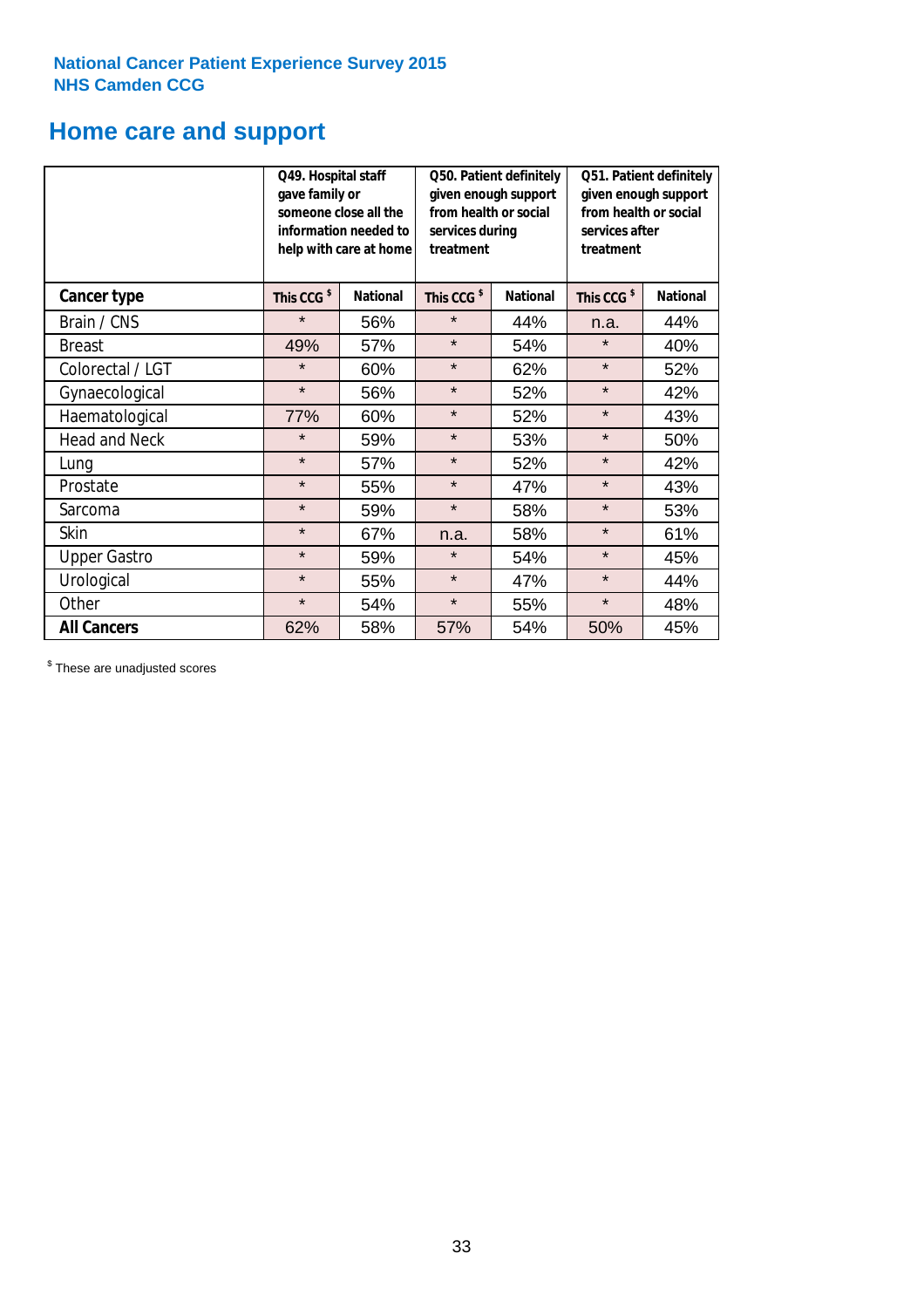## **Care from your general practice**

|                      | information about<br>treatment | Q52. GP given enough<br>patient's condition and | O53. Practice staff<br>definitely did<br>everything they could<br>to support patient |                 |  |
|----------------------|--------------------------------|-------------------------------------------------|--------------------------------------------------------------------------------------|-----------------|--|
| <b>Cancer type</b>   | This CCG <sup>\$</sup>         | <b>National</b>                                 | This CCG <sup>\$</sup>                                                               | <b>National</b> |  |
| Brain / CNS          | $\star$                        | 94%                                             | $\star$                                                                              | 59%             |  |
| <b>Breast</b>        | 100%                           | 96%                                             | 64%                                                                                  | 63%             |  |
| Colorectal / LGT     | $\star$                        | 95%                                             | $\star$                                                                              | 63%             |  |
| Gynaecological       | $\star$                        | 95%                                             | $\star$                                                                              | 59%             |  |
| Haematological       | 100%                           | 96%                                             | 63%                                                                                  | 61%             |  |
| <b>Head and Neck</b> | $\star$                        | 93%                                             | $\star$                                                                              | 60%             |  |
| Lung                 | $\star$                        | 95%                                             | $\star$                                                                              | 62%             |  |
| Prostate             | $\star$                        | 95%                                             | $\star$                                                                              | 67%             |  |
| Sarcoma              | $\star$                        | 97%                                             | $\star$                                                                              | 65%             |  |
| Skin                 | $\star$                        | 97%                                             | $\star$                                                                              | 71%             |  |
| <b>Upper Gastro</b>  | $\star$                        | 94%                                             | $\star$                                                                              | 62%             |  |
| Urological           | $\star$                        | 95%                                             | $\star$                                                                              | 64%             |  |
| Other                | $\star$                        | 95%                                             | $\star$                                                                              | 61%             |  |
| <b>All Cancers</b>   | 96%                            | 95%                                             | 59%                                                                                  | 63%             |  |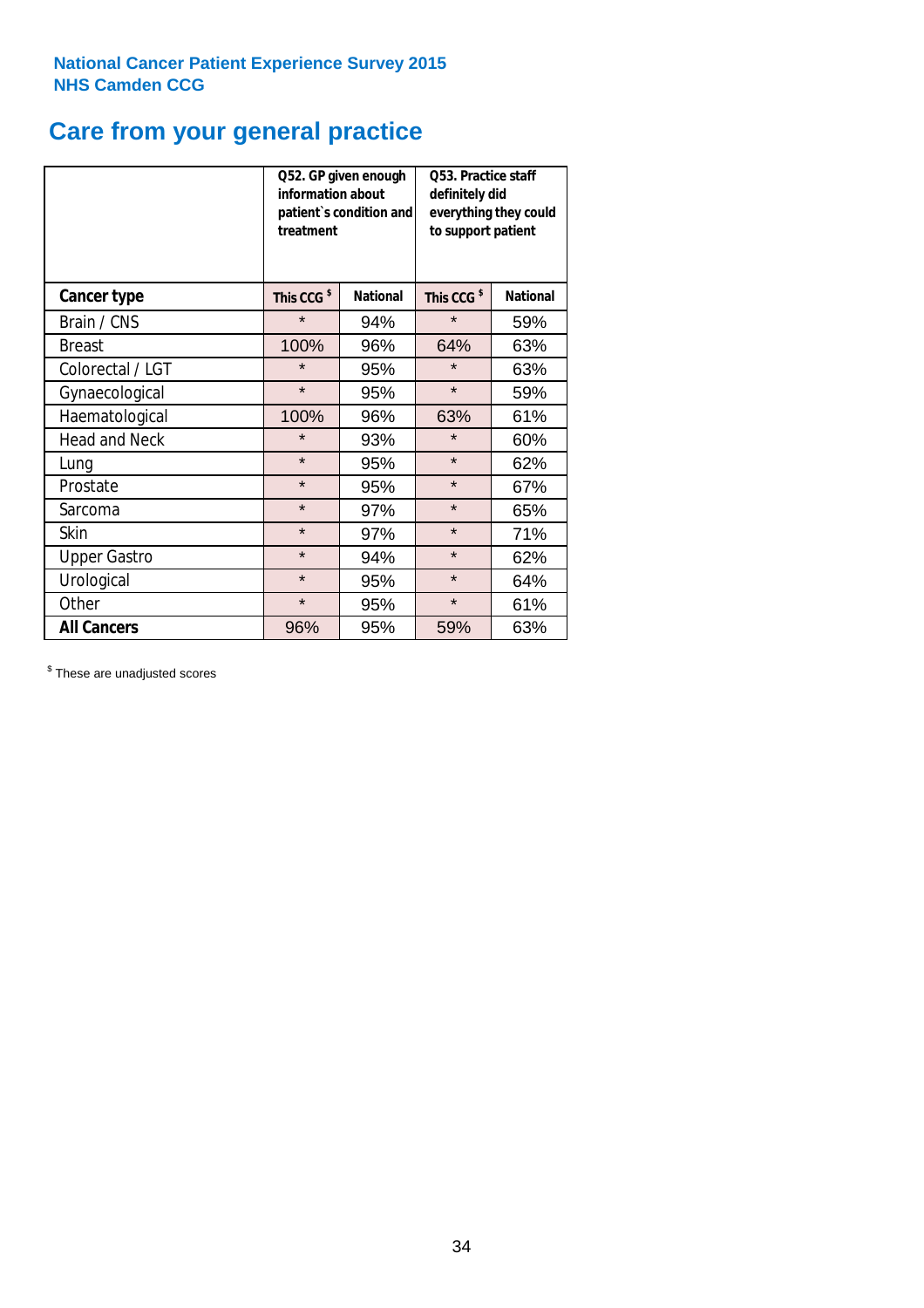### **Your overall NHS care**

|                      | together               | Q54. Hospital and<br>community staff<br>always worked well |                        | Q55. Patient given a<br>care plan |                        | Q56. Overall the<br>administration of the<br>care was very good /<br>qood |                        | Q57. Length of time for<br>attending clinics and<br>appointments was<br>right |  |
|----------------------|------------------------|------------------------------------------------------------|------------------------|-----------------------------------|------------------------|---------------------------------------------------------------------------|------------------------|-------------------------------------------------------------------------------|--|
| <b>Cancer type</b>   | This CCG <sup>\$</sup> | <b>National</b>                                            | This CCG <sup>\$</sup> | <b>National</b>                   | This CCG <sup>\$</sup> | <b>National</b>                                                           | This CCG <sup>\$</sup> | <b>National</b>                                                               |  |
| Brain / CNS          | $\star$                | 45%                                                        | $\star$                | 29%                               | $\star$                | 84%                                                                       | $\star$                | 60%                                                                           |  |
| <b>Breast</b>        | 33%                    | 60%                                                        | 39%                    | 35%                               | 88%                    | 90%                                                                       | 47%                    | 64%                                                                           |  |
| Colorectal / LGT     | $\star$                | 60%                                                        | $\star$                | 36%                               | $\star$                | 88%                                                                       | $\star$                | 68%                                                                           |  |
| Gynaecological       | $\star$                | 58%                                                        | $\star$                | 29%                               | $\star$                | 89%                                                                       | $\star$                | 66%                                                                           |  |
| Haematological       | 62%                    | 63%                                                        | $\star$                | 33%                               | 97%                    | 92%                                                                       | 47%                    | 62%                                                                           |  |
| <b>Head and Neck</b> | $\star$                | 58%                                                        | $\star$                | 34%                               | $\star$                | 89%                                                                       | $\star$                | 65%                                                                           |  |
| Lung                 | $\star$                | 63%                                                        | $\star$                | 32%                               | $\star$                | 89%                                                                       | $\star$                | 70%                                                                           |  |
| Prostate             | $\star$                | 63%                                                        | $\star$                | 36%                               | $\star$                | 87%                                                                       | $\star$                | 71%                                                                           |  |
| Sarcoma              | $\star$                | 60%                                                        | $\star$                | 31%                               | $\star$                | 90%                                                                       | $\star$                | 63%                                                                           |  |
| Skin                 | $\star$                | 69%                                                        | $\star$                | 39%                               | $\star$                | 89%                                                                       | $\star$                | 73%                                                                           |  |
| <b>Upper Gastro</b>  | $\star$                | 58%                                                        | $\star$                | 36%                               | $\star$                | 88%                                                                       | $\star$                | 66%                                                                           |  |
| Urological           | $\star$                | 62%                                                        | $\star$                | 26%                               | $\star$                | 84%                                                                       | $\star$                | 73%                                                                           |  |
| Other                | $\star$                | 56%                                                        | $\star$                | 29%                               | $\star$                | 87%                                                                       | $\star$                | 61%                                                                           |  |
| <b>All Cancers</b>   | 48%                    | 61%                                                        | 33%                    | 33%                               | 90%                    | 89%                                                                       | 52%                    | 66%                                                                           |  |

|                      | Q58. Taking part in<br>cancer research | discussed with patient | Q59. Patient's average<br>rating of care scored<br>from very poor to very<br>good |                 |  |
|----------------------|----------------------------------------|------------------------|-----------------------------------------------------------------------------------|-----------------|--|
| <b>Cancer type</b>   | This CCG <sup>\$</sup>                 | <b>National</b>        | This CCG <sup>\$</sup>                                                            | <b>National</b> |  |
| Brain / CNS          | $\star$                                | 32%                    | $\star$                                                                           | 8.5             |  |
| <b>Breast</b>        | 38%                                    | 28%                    | 8.5                                                                               | 8.8             |  |
| Colorectal / LGT     | $\star$                                | 22%                    | $\star$                                                                           | 8.7             |  |
| Gynaecological       | $\star$                                | 27%                    | $\star$                                                                           | 8.7             |  |
| Haematological       | 34%                                    | 36%                    | 9.0                                                                               | 8.8             |  |
| <b>Head and Neck</b> | $\star$                                | 21%                    | $\star$                                                                           | 8.6             |  |
| Lung                 | $\star$                                | 34%                    | $\star$                                                                           | 8.6             |  |
| Prostate             | $\star$                                | 35%                    | $\star$                                                                           | 8.6             |  |
| Sarcoma              | $\star$                                | 29%                    | $\star$                                                                           | 8.7             |  |
| Skin                 | $\star$                                | 17%                    | $\star$                                                                           | 8.9             |  |
| <b>Upper Gastro</b>  | $\star$                                | 30%                    | $\star$                                                                           | 8.6             |  |
| Urological           | $\star$                                | 14%                    | $\star$                                                                           | 8.5             |  |
| Other                | $\star$                                | 31%                    | $\star$                                                                           | 8.6             |  |
| <b>All Cancers</b>   | 40%                                    | 28%                    | 8.7                                                                               | 8.7             |  |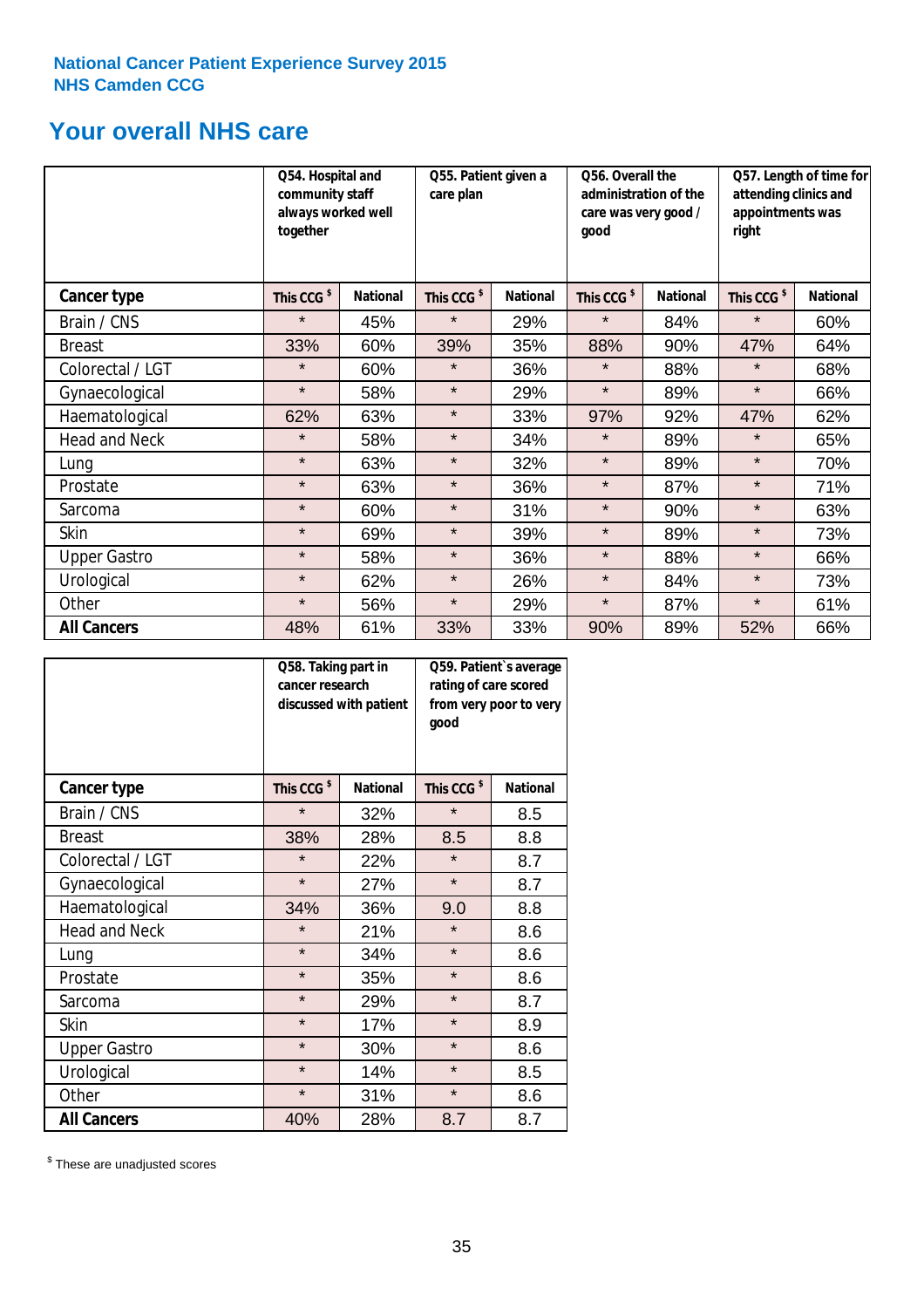### **Annex**

### **Methodology**

The sample for the survey included all adult (aged 16 and over) NHS patients, with a confirmed primary diagnosis of cancer, discharged from an NHS Trust after an inpatient episode or day case attendance for cancer related treatment in the months of April, May and June 2015.

The patients included in the sample had relevant cancer ICD10 codes (C00-99 excluding C44 and C84, and D05) in the first diagnosis field of their patient records, applied to their patient files by the relevant NHS Trust, and were alive at the point at which fieldwork commenced. Deceased checks were undertaken on up to three occasions during fieldwork, to ensure that questionnaires were not sent to patients who had died since their treatment.

Trust samples were checked rigorously for duplicates and patient lists were also de-duplicated nationally to ensure that patients did not receive multiple copies of questionnaires.

The fieldwork for the survey was undertaken between October 2015 and March 2016.

For the first time, the survey used a mixed mode methodology. Questionnaires were sent by post with two reminders where necesssary, but also included an option to complete online. A Freephone helpline was available for respondents to ask questions about the survey, to enable them to complete their questionnaires over the phone, and to provide access to a translation and interpreting facility for those whose first language was not English.

The Health Research Authority supported the survey by granting Section 251 approval.

#### **Further information**

Further information on survey methodology, as well as all of the national and local reports and data, is available at www.ncpes.co.uk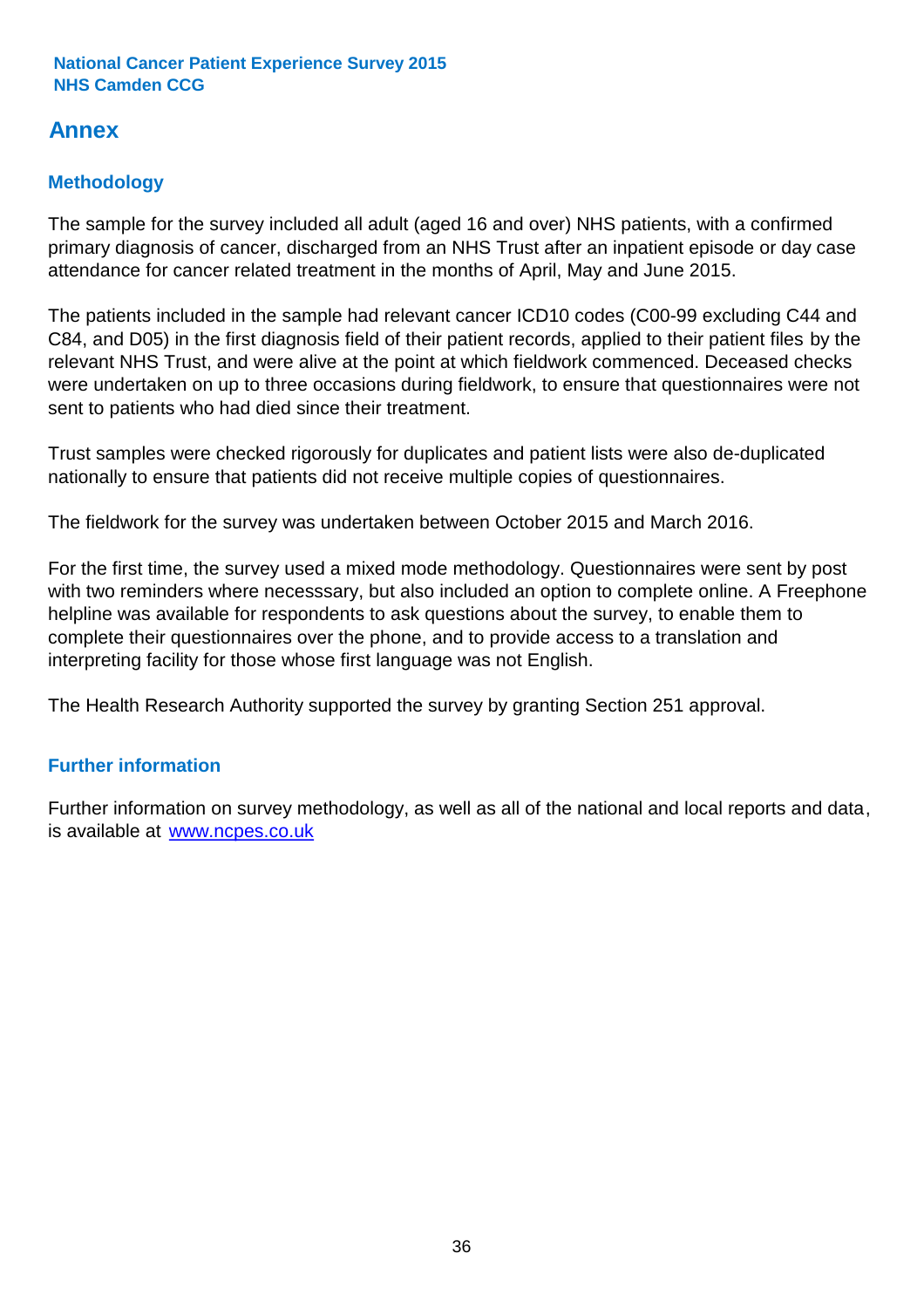#### **Redevelopment of the 2015 survey**

A number of significant changes have been made to the National Cancer Patient Experience Survey in 2015:

- the length of the questionnaire has been reduced
- response options have been reviewed and changed to make them consistent throughout the survey
- some of the questions and / or answer options have been changed so that they are now in line with questions in other patient surveys (e.g. the Care Quality Commission national patient surveys), to improve comparability between them
- the topic areas within the questionnaire have been redesigned to capture the whole patient journey.

There are 50 questions in the questionnaire that relate directly to patient experience. Of these, 14 remain unchanged from previous years; and a further 21 have been slightly amended. We draw caution in directly comparing data from the 2015 survey to the findings of the previous CPES surveys, even for identical questions. Changes in the structure of the survey instrument (questionnaire) and also the administration of the survey (calendar period and length of time from sampling to field work start and completion) may influence nationwide averages, although these features will not greatly impact on relative comparisons (e.g. between patient groups or hospitals).

The other 15 questions are either new or substantially changed from previous years.

It is expected that there will be few, if any changes, to the questionnaire going forward so we will be able to compare the results year on year. Where changes are necessary they are expected to be for methodological reasons or to improve question reliability.

Another significant change in 2015 is that an online version of the questionnaire has been developed. The online version was developed to make the questionnaire more accessible for respondents. This may have an impact on the demographic characteristics of the respondents. This may be an improvement if previously underrepresented groups have responded. However, changes to the demographics of respondents may have implications on the overall results - and again, leads us to draw caution in directly comparing results with previous years.

#### **Official Statistics**

The 2015 survey data has been published for the first time as Official Statistics. The 2015 survey data has been produced and published in line with the Code of Practice for Official Statistics.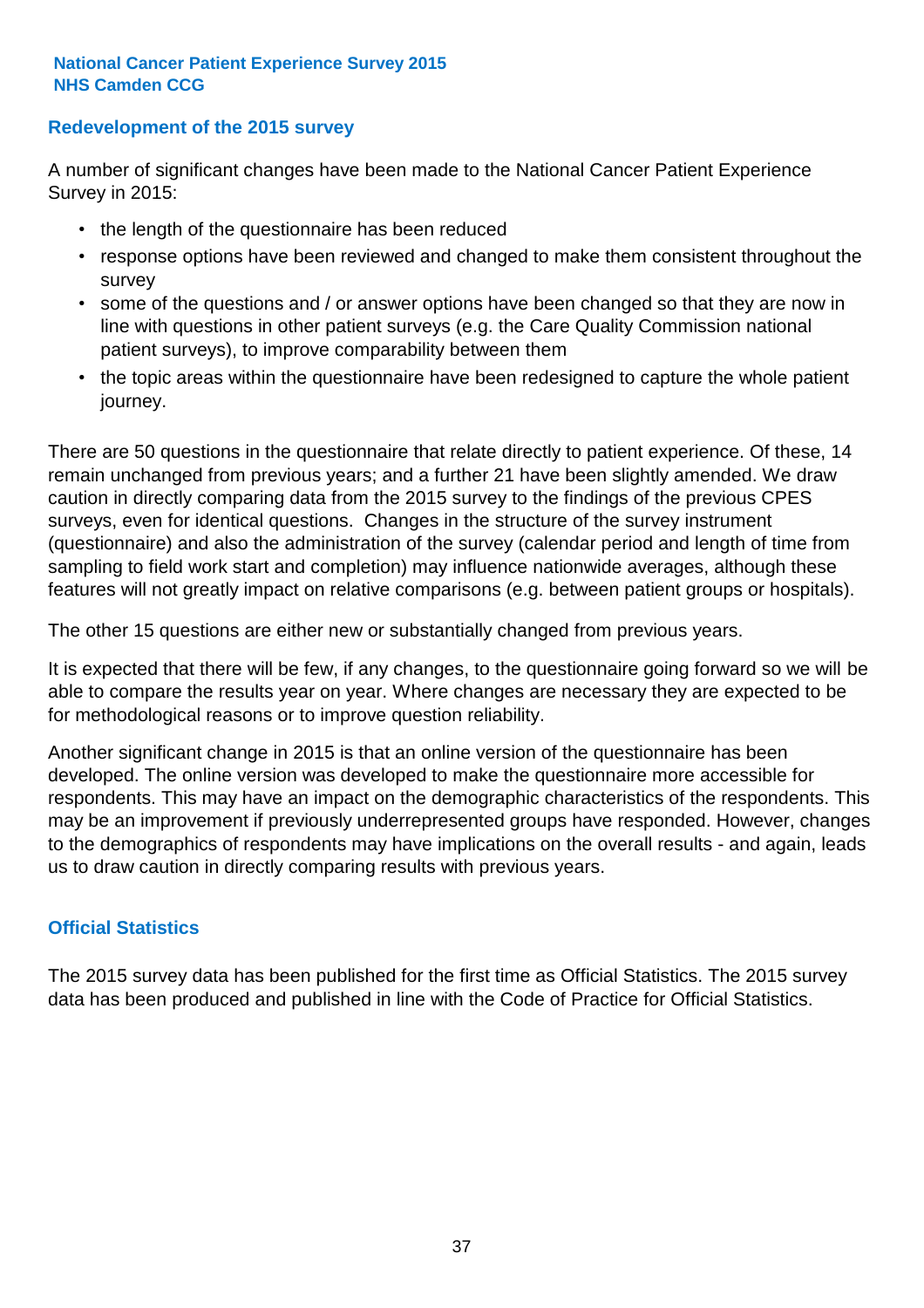#### **Scoring methodologies**

49 of the 50 questions relating directly to patient experience have been summarised as the score of the percentage of patients who reported a positive experience. For example:

- question 6 asks: "Overall, how did you feel about the length of time you had to wait for your test to be done?". Responses have been recorded as positive only for those patients who selected the first option ("It was about right")
- question 11 asks: "When you were told you had cancer, were you given written information about the type of cancer you had?". Responses have been recorded as positive only for those patients who selected the first option ("Yes, and it was easy to understand").

Where options do not provide any information on positive/negative patient experience (e.g. "Don't know / can't remember"), they are excluded from the score.

The other question (question 59) asks respondents to rate their overall care on a scale of 0 to 10. Scores have been given as an average on this scale.

A copy of the 2015 questionnaire, marked up with all of these scoring conventions, is available at www.ncpes.co.uk

Further details on the scoring methodology can be found in the technical document for the survey, available at <u>www.ncpes.co.uk</u>

#### **Case-mix adjustment**

For the first time in 2015, case-mix adjusted findings are being presented alongside unadjusted results for CCGs. Case-mix adjustment allows us to account for the impact that differing patient populations might have on results. By using the case-mix adjusted estimates we can obtain a greater understanding of how a CCG is performing given their patient population.

The factors taken into account in this case-mix adjustment are gender, age, ethnic group, deprivation, and tumour group.

For further details on case-mix adjustment, please refer to the technical document for the survey, available at www.ncpes.co.uk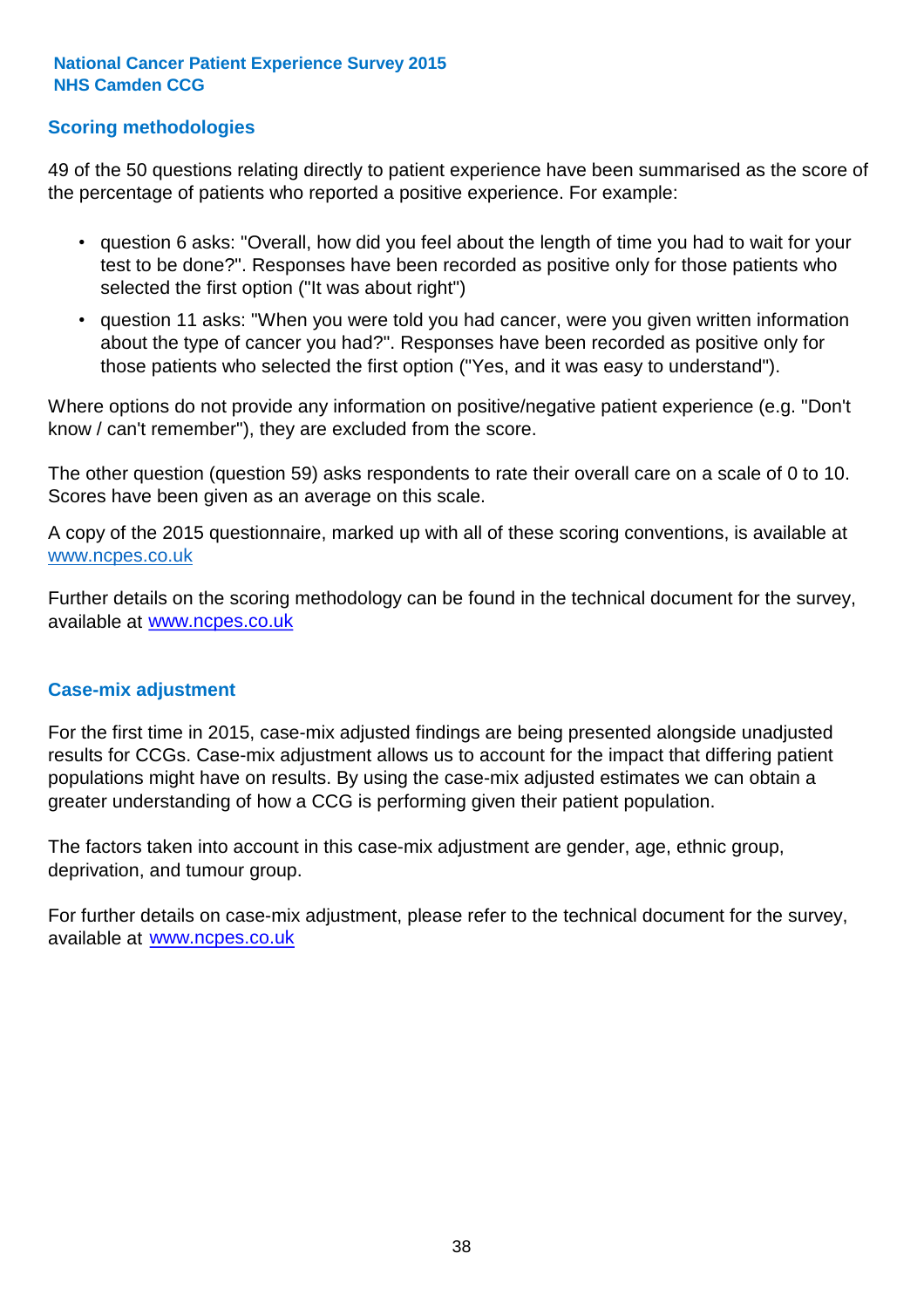#### **Response Rates**

|                 | <b>Sample</b><br><b>Size</b> | <b>Excluded</b> | Adjusted<br><b>Sample</b> | <b>Not</b><br><b>Returned Refused</b> | <b>Blank</b>    | <b>Completed</b> | Response<br>Rate |
|-----------------|------------------------------|-----------------|---------------------------|---------------------------------------|-----------------|------------------|------------------|
| <b>National</b> | 116,991                      | 8.719           | 108,272                   | 33,168                                | 3.918           | 71,186           | 66%              |
| 07R             | 388                          | 34              | <b>354</b>                | 155                                   | 10 <sub>l</sub> | 189              | 53%              |

#### **Respondents by tumour group**

The tables below show the numbers of patients from each tumour group and the age and gender distribution of these patients.

| <b>Tumour Group</b>  | Number of<br>respondents* |
|----------------------|---------------------------|
| Brain / CNS          | 1                         |
| <b>Breast</b>        | 44                        |
| Gynaecological       | 9                         |
| Colorectal / LGT     | 20                        |
| Lung                 | 16                        |
| <b>Skin</b>          | 2                         |
| Haematological       | 36                        |
| <b>Upper Gastro</b>  | 12                        |
| Other                | 9                         |
| Urological           | 19                        |
| Prostate             | 12                        |
| Sarcoma              | 2                         |
| <b>Head and Neck</b> | 7                         |

*\* These figures may not match the numerator for all questions in the 'Comparisons by tumour group' section of this report, because not all questions were answered by all respondents.*

#### **Respondents by age and gender**

The questionnaire asked respondents to give their year of birth. This information has been amalgamated into 8 age bands. The age and gender distribution for the CCG was as follows:

|             | 16-24 | 25-34 | 35-44 | 45-54 | 55-64 | 65-74 | 75-84 | $85+$ | Total |
|-------------|-------|-------|-------|-------|-------|-------|-------|-------|-------|
| <b>Male</b> |       |       |       |       | 14    | 31    | 14    |       | 81    |
| Female      |       |       | 4     | 22    | 22    | 27    | 25    |       | 108   |
| Total       |       |       | 9     | 33    | 36    | 58    | 39    | 10    | 189   |